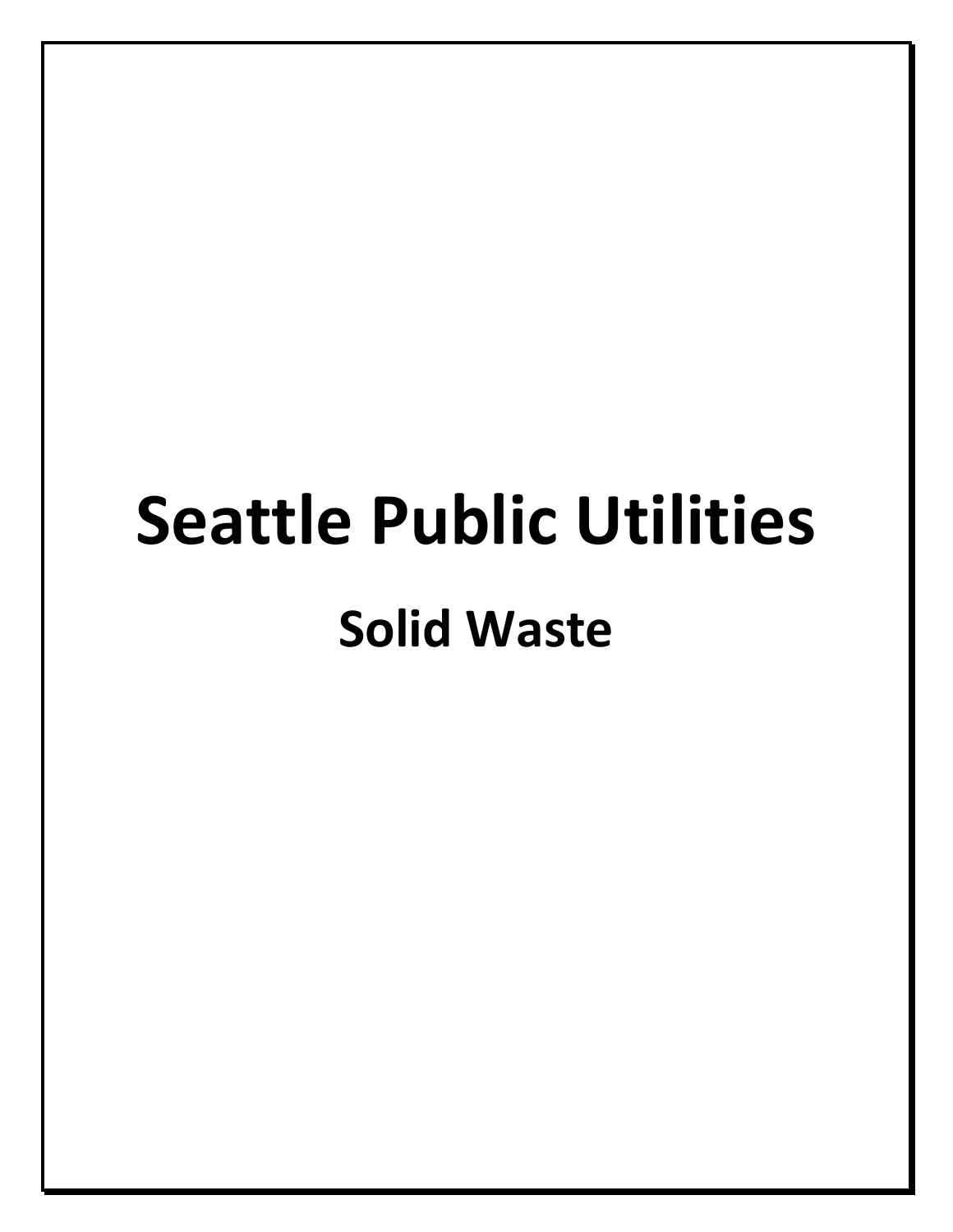## **Overview**

Seattle Public Utilities (SPU) collects and disposes of solid waste generated within the City of Seattle. To fulfill this responsibility the City owns and manages the following infrastructure:

- Two recycling and disposal stations (transfer stations)
- Two household hazardous waste facilities
- A fleet of trucks and heavy equipment
- Two closed landfills previously used by the City

The Solid Waste Fund (SWF) CIP is the planning tool for rehabilitating, replacing, improving and expanding infrastructure, as well as constructing projects that protect, conserve, and enhance our region's environmental resources. Planned spending in the SWF CIP is approximately \$144 million (excluding Technology) for 2014 through 2019.

The largest anticipated projects over this time period are:

- Rebuilding of the North Transfer Station (2013-2016)
- Constructing a recycling/re-use facility at the South Transfer Station (2015-2017)
- Completing the South Park Development Project

These projects comprise roughly 63% of the CIP. Other significant projects include investigation and closure of the South Park Landfill and replacement of the South Household Hazardous Waste facility.

SPU funds about 90% of the SWF CIP through the sale of revenue bonds. The remaining 10% is funded with cash. By using debt financing through bond sales, SPU is able to distribute the cost of large, expensive system improvements over several years to better address equity between current and future ratepayers. SPU plans Solid Waste Bond issues in 2014, 2015 and 2017. Cash and repayment of debt come predominantly from rate-based charges to customers whose garbage, recycling, and organics are handled by the City's solid waste infrastructure and services. Solid Waste rates were last set in 2012 for the period of 2013-2016.

## **Summary of Upcoming Budget Issues and Challenges**

Solid Waste faces logistical and financial issues as it reconstructs its primary facilities and addresses site cleanup efforts.

Logistics: Solid Waste must continue handling solid waste while it reconstructs its transfer stations. With the new South Transfer Station coming on line in March 2013, Solid Waste is now focused on reconstruction of the North Transfer Station (NTS). To adequately manage waste, the old South Transfer Station will be kept in operation until the North Transfer Station is complete. This will require diversion of waste from the northern station to the old STS. In addition, it will require Solid Waste to maintain the aged old STS through 2016.

Financial Challenges: Reconstruction of both transfer stations along with site remediation efforts puts considerable short-term financial strain on the Solid Waste Fund. At the same time that Solid Waste is funding and building these major projects, it is working to address environmental stewardship by encouraging waste reduction, which results in declining demand for services.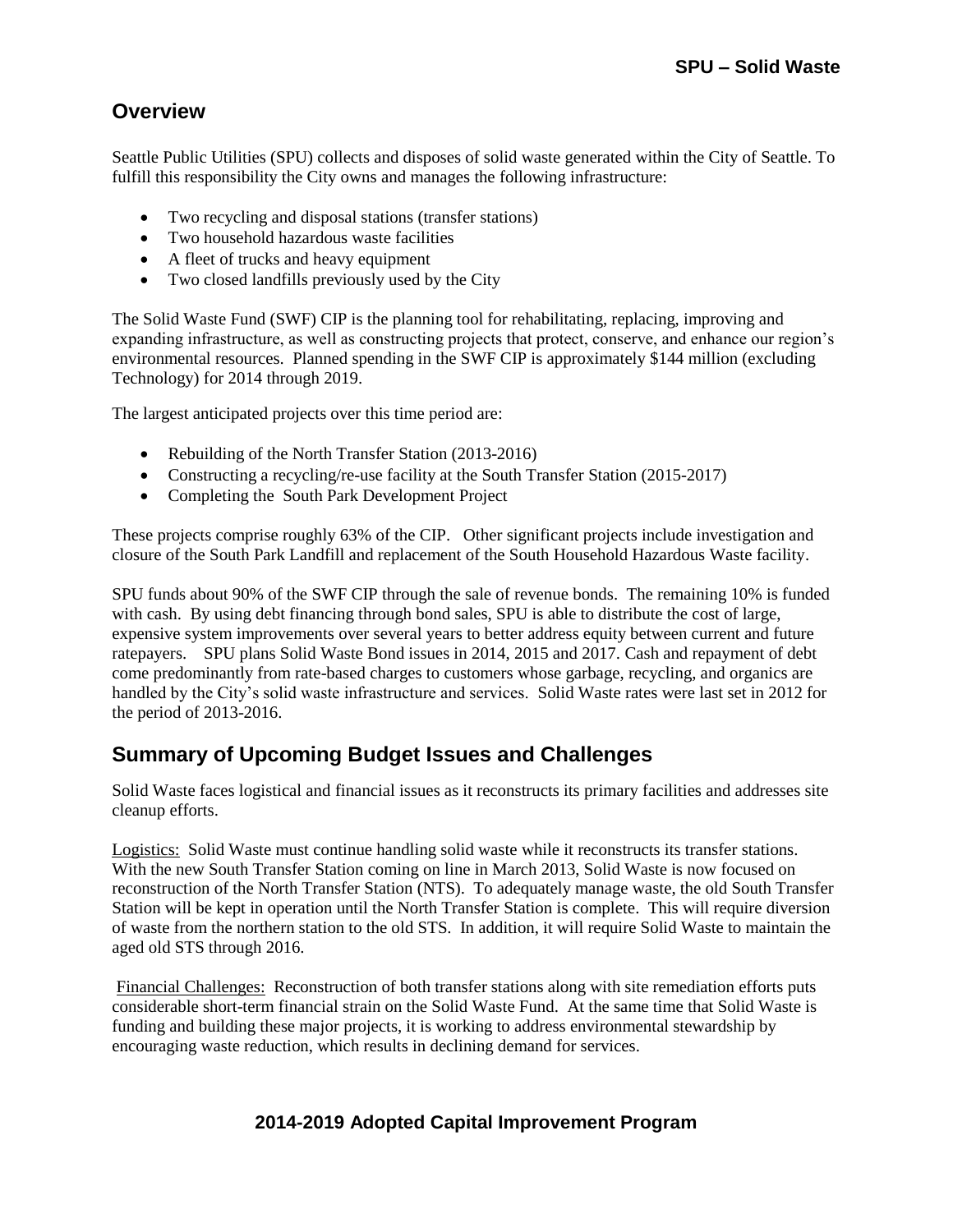To address the funding needed for transfer station reconstructions and site remediation, SPU is planning bond sales in 2014, 2015, and 2017. The cost to repay or service these bonds will be paid through ratebased revenues, which also support the utility's operations, maintenance, administration, and contract costs. To assure that the SWF has adequate revenues to support debt service and core functions while demand declines, SPU anticipates using a combination of moderate rate increases and operational efficiencies.

# **Thematic Priorities**

The SPU Solid Waste Fund places a high priority on managing environmental issues and addressing regulatory requirements related to current and historic Solid Waste facilities while protecting human health and safety. The Mayor's Walk Bike Ride initiative is also supported through design elements of the two transfer station projects

- Managing environmental issues and regulations: SPU is required to improve former landfill sites and take action as necessary when conditions change. For example,, underground gas levels at these sites are monitored. When high gas levels are detected, SPU implements improvements to extract the excess gas or otherwise mitigate the environmental impacts of the gas increase. Also, the new transfer stations will greatly reduce the environmental impacts of the existing stations on neighboring communities.
- Protecting human health and safety: The old South and existing North transfer stations are at the end of their useful lives. Safety standards at these older facilities will be greatly enhanced once the rebuilds are complete, resulting in greater safety for the public and SPU employees. Wellfunctioning and efficient transfer stations are part of a solid waste collection system that protects human health.
- Walk Bike Ride: The new South Transfer Station will include a trail on the east side of the property as a community benefit associated with the street vacation. This trail will create a link in the corridor between South Park and the Alki neighborhoods. The design for the new North Transfer Station includes separated traffic, a separate recycling building and approximately 44,000 square feet of publicly accessible green space. SPU engaged neighbors to help program the green space.

# **Project Selection Criteria**

SPU identifies candidate capital projects from several sources – planning (e.g., comprehensive plans, program plans), external projects and opportunities, and emergencies or other unexpected events. Under SPU's Asset Management System, projects must be justified through a business case process that establishes that a problem or opportunity is timely and important, and that the proposed solution is superior to alternatives based on a triple bottom line analysis (economic, environmental and social) of life cycle costs and benefits. The process also recognizes that a project may be a "must do" project (e.g. required by regulations).

SPU prioritizes its capital projects into three categories – Priorities 1, 2 and 3, with 1 being the most important and critical. Some of these projects are part of an externally driven project. Typically, SPU lacks control over the timing of such projects.

Priority rankings are based on the following set of criteria: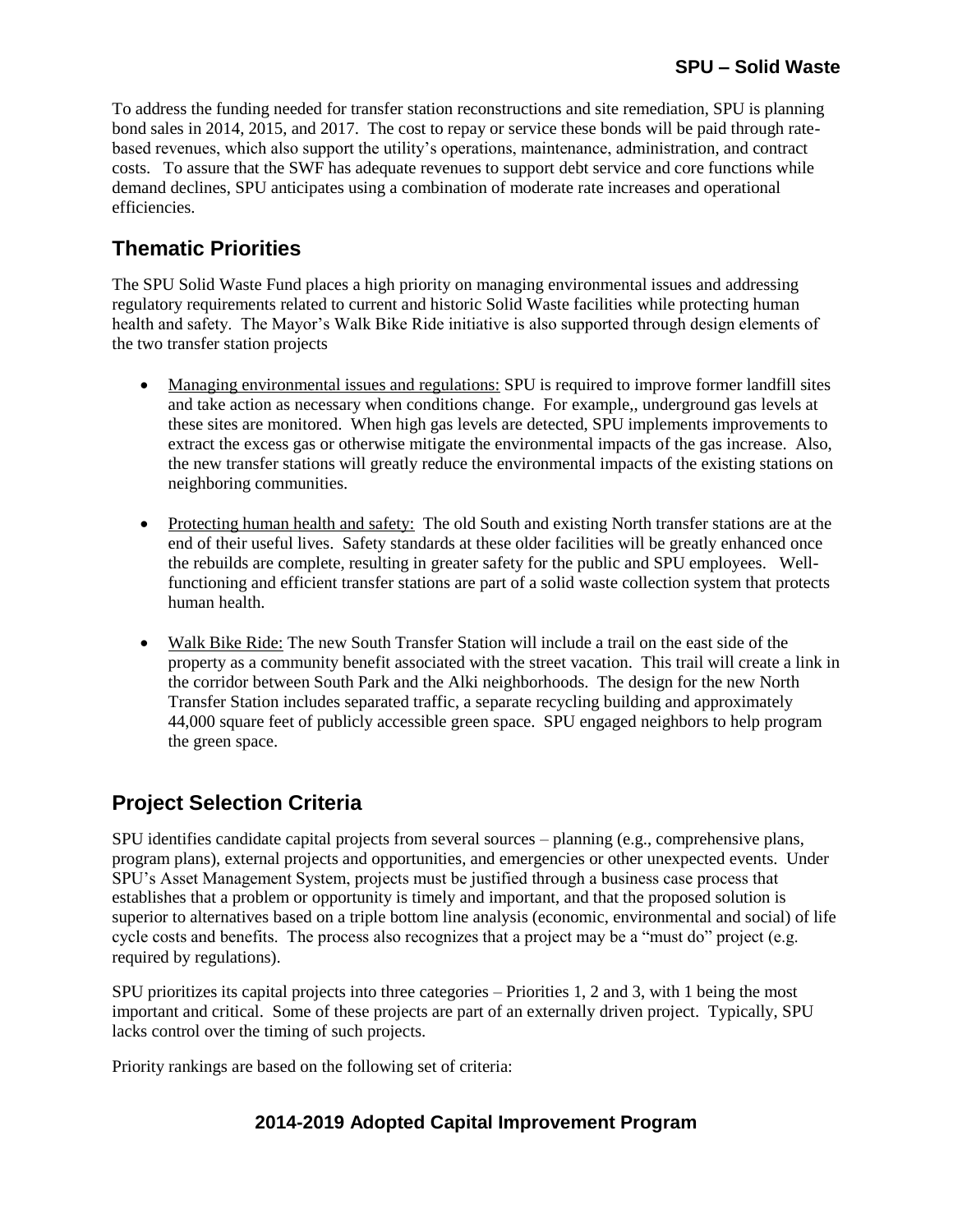- **Regulatory Mandates, Legal Agreements:** The degree to which the project is driven by Federal, State, and Local laws, permit and regulatory requirements, and consent decrees; as well as by legal agreements with public and private parties. Examples of highly ranked projects in this category include the South Park Development and Kent Highlands and Midway Landfills programs.
- **External Drivers:** SPU's responsiveness to, or engagement with, the projects of other Departments or Jurisdictions, and the specific mandates of the City Council and Mayor. Examples of projects in this category include the 1% for Arts program.
- **Infrastructure:** How a project addresses infrastructure conditions or vulnerabilities. Examples of highly ranked projects in this category include the North and South Transfer Station Rebuild projects.
- **Level of Service:** The importance of this project in providing or improving services to customers. Examples of highly ranked projects in this category include the North and South Transfer Station Rebuild projects as well as the Household Hazardous Waste Relocation project.
- Other Factors: Other important factors include high net present value or cost-effectiveness, social or environmental benefits which were not otherwise recognized, a project already in progress or near completion, limited time opportunity, demonstration projects, community visibility, outside funding. An example of a project in this category is the SW Comp Plan Update projects.

Every project is rated against each criterion. Criteria ratings are then considered in determining an overall project priority ranking, using expert judgment (rather than a formula). Priority rankings for the CIP are determined by the leads for each Line of Business (LOB), with reviews by key internal stakeholders. The ranking scheme and criteria are the same for all LOBs, and are approved by the SPU Director and Asset Management Committee. Project priority rankings are used to clarify and document which projects are most important and why, to help determine which projects at the margin will be included, excluded or deferred from the CIP, and which projects should receive priority attention if a staff or financial resource constraint should arise.

## **Aligning Infrastructure with Planned Growth**

The City's Comprehensive Plan incorporates the Solid Waste six-year CIP by reference to provide the infrastructure needed for the solid waste system. In addition, investments in solid waste infrastructure support the Comprehensive Plan's sustainability and zero waste goals.

The City's transfer stations are part of a comprehensive waste management system that aims to accommodate population growth while reducing the overall amount of solid waste sent to landfills. The transfer stations balance the capital cost of station construction with convenience and collection cost minimization. This is reflected in optimizing a north end transfer station and a south end transfer station as opposed to one large central station or multiple small neighborhood based stations.

The South Park Development project will result in an approved cleanup of the historic landfill and put approximately 20 acres of unused property back into productive use and create economic opportunities adjacent to the South Park Urban Village.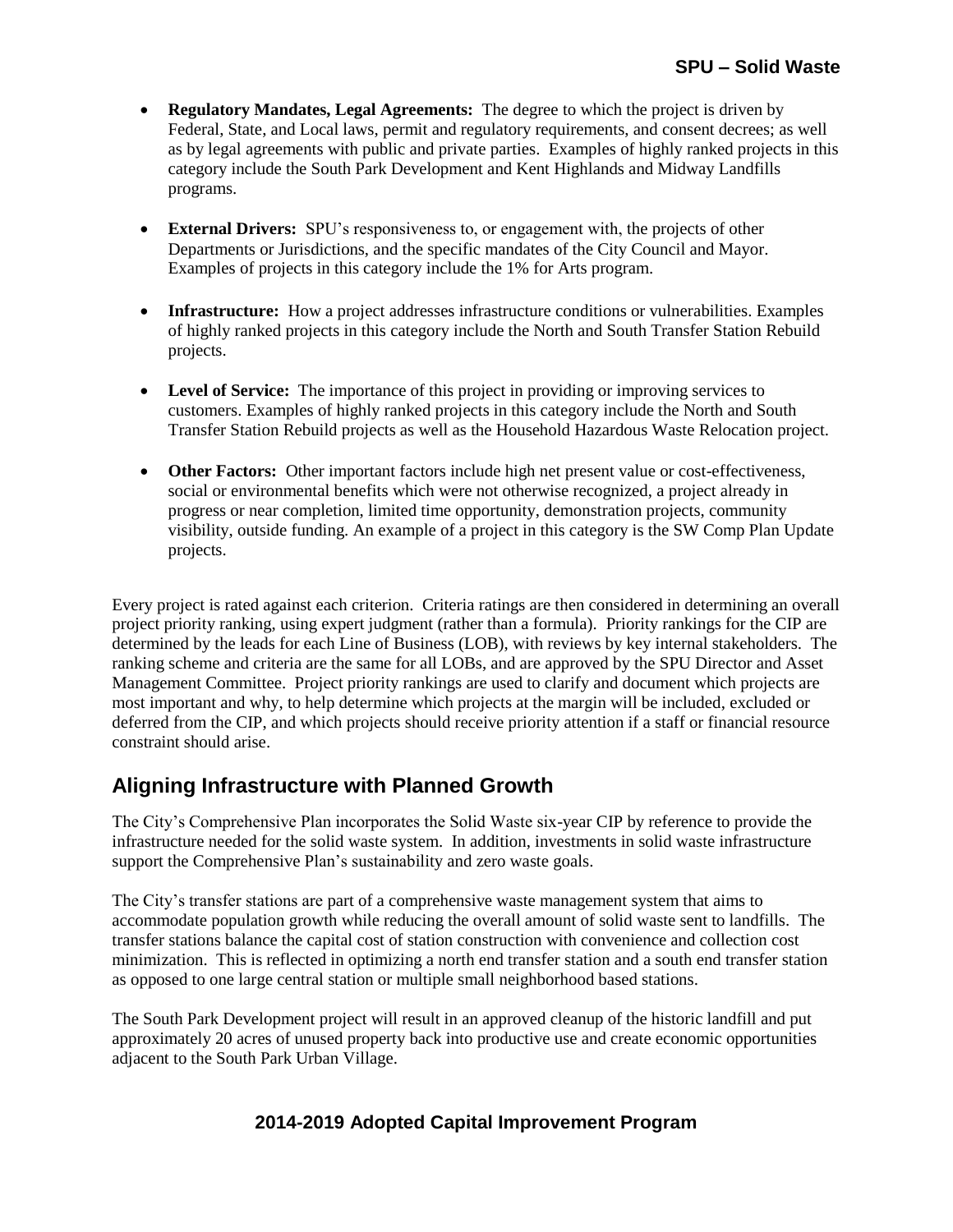## **Future Projects/What is on the Horizon**

In the seven years prior to the initiation of the transfer station rebuild projects, the Solid Waste Fund CIP Budget averaged \$4.7 million annually. In the years when the transfer station rebuild projects are included, the SWF CIP Budget averages \$21 million annually. Once the stations are completed, the core Solid Waste Fund CIP is expected to return closer to the lower, historical levels.

Once the North and South Transfer Stations are rebuilt, continued capital investments at the stations will decrease. The old South and existing North stations are at the end of their useful lives. While the old South station is being replaced, the facility continues to need maintenance while the North station continues to require major improvements each year to keep it operational and safe for both the public and SPU employees who work there. Upon completion of the new stations, annual costs for repairs and upkeep are projected to decrease initially and then increase as equipment replacement/renewal projects are required on the new facilities.

## **CIP Revenue Sources**

SPU's Solid Waste CIP is funded almost entirely by Solid Waste ratepayers. SPU issues bonds, serviced by ratepayers that in the current rate period cover 89% of projected CIP, with the remainder funded by current operating revenues. SPU also actively seeks grants, low interest loans, and other funding sources whenever possible. The Solid Waste Utility has faced challenges since 2008 as a result of fuel prices and the economic downturn, which have reduced demand while increasing required payments to contractors. Approved 2013-16 rates include average annual increases of 4.5% for residential and commercial customers. This includes a \$2.30 monthly increase in 2013 for typical residential customers.

| THE OODS, total files flot suil due to founding |        |        |        |        |       |          |              |  |  |  |  |  |
|-------------------------------------------------|--------|--------|--------|--------|-------|----------|--------------|--|--|--|--|--|
| <b>Solid Waste Fund</b>                         | 2014   | 2015   | 2016   | 2017   | 2018  | 2019     | <b>Total</b> |  |  |  |  |  |
| <b>New Facilities</b>                           | 26,574 | 48,569 | 25,621 | 20,608 | 177   | $\theta$ | 121,550      |  |  |  |  |  |
| Rehabilitation & Heavy<br>Equipment             | 45     | 25     | 425    | 25     | 25    | 425      | 970          |  |  |  |  |  |
| <b>Shared Cost Projects</b>                     | 2,239  | 1,682  | 1,418  | 1,847  | 1,910 | 1,917    | 11,014       |  |  |  |  |  |
| Technology                                      | 5,337  | 5,269  | 3,122  | 2,443  | 2,352 | 1,482    | 20,006       |  |  |  |  |  |
| <b>Total</b>                                    | 34,195 | 55,546 | 30,587 | 24,924 | 4,463 | 3,823    | 153,539      |  |  |  |  |  |

## **CIP Spending by Major Category**

(In '000s; total may not sum due to rounding)

**New Facilities:** This program plans, designs, and constructs new facilities to enhance solid waste operations. In 2014, SPU will continue the implementation of its Solid Waste Facilities Master Plan, which features a two-station configuration. The key project drivers of the New Facilities budget category are the North and South Transfer Station Rebuild projects.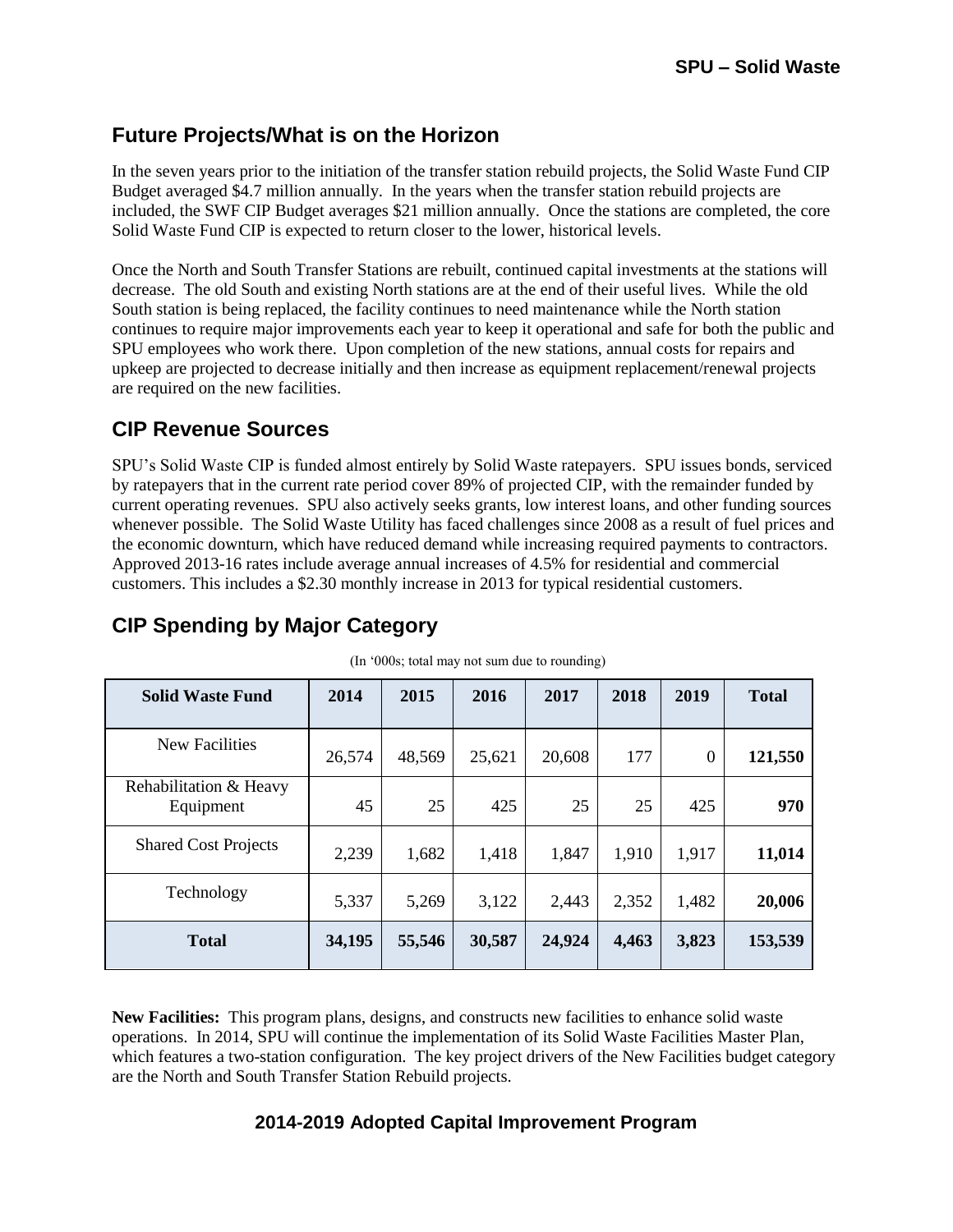The proposed budget for this BCL has decreased by \$5.5 million for 2014 and increases by \$13.4 million in 2015 as costs shift into future years. Having a preferred design concept that has been recommended by stakeholders and approved by SPU, a design contract for the North Transfer Station (NTS) has been procured and now more is known about the construction schedule. This has resulted in a slight shift in construction timing from 2014 to 2015. The schedule for the South Park Development Project has shifted out as a result of changes to the NTS.

**Rehabilitation and Heavy Equipment:** This program designs and constructs projects to repair and/or upgrade solid waste facilities. The key driver of this budget category is the Kent Highlands Landfill program. Landfill improvements include the replacement of existing flares, drainage improvements, groundwater protection and water treatment as required by State environmental policy.

**Shared Cost Projects:** This program includes individual capital improvement projects which typically benefit multiple Lines of Business (e.g. the Water line of business and the Drainage and Wastewater line of business) and whose costs are "shared," or paid for, by more than one of SPU's utility funds.

The proposed budget for this BCL will decrease by \$117K in 2014 and increase by \$189K in 2015 compared to the adopted budget for the respective years. One of the key drivers for the change in 2014 would be the SWF SCADA program. Other changes in the budget for 2014 and 2015 were related to changes that were made in the calculation for the 1% for Arts – Solid Waste Project.

**Technology:** The Technology capital portfolio is managed in six program areas, which provide a department-wide view of technology investments to address SPU's strategic, business, and City-wide priorities. These areas are:

- Customer Contact and Billing
- Enterprise Information Management
- IT Infrastructure
- Project Delivery & Performance
- Science & System Performance
- Asset Information Management

Investments in 2014 and 2015 address SPU's key initiatives, which focus on:

- Improving Internal Controls,
- Improving Productivity and Performance
- Improving Customer Service
- Transitioning from Data Rich to Knowledge Rich
- Improving Project Delivery

The 2014-2019 Adopted CIP increases Technology CIP spending for all utility funds by \$2.8 million in 2014 and \$10.4 million in 2015 as compared to the 2013-2018 Adopted CIP. Solid Waste Utility's Technology CIP amount increases by \$0.45 million in 2014 and increases by \$2.95 million in 2015. These amounts are based on the Solid Waste Utility's share of benefit from these projects.

# **City Council Provisos to the CIP**

There are no Council provisos.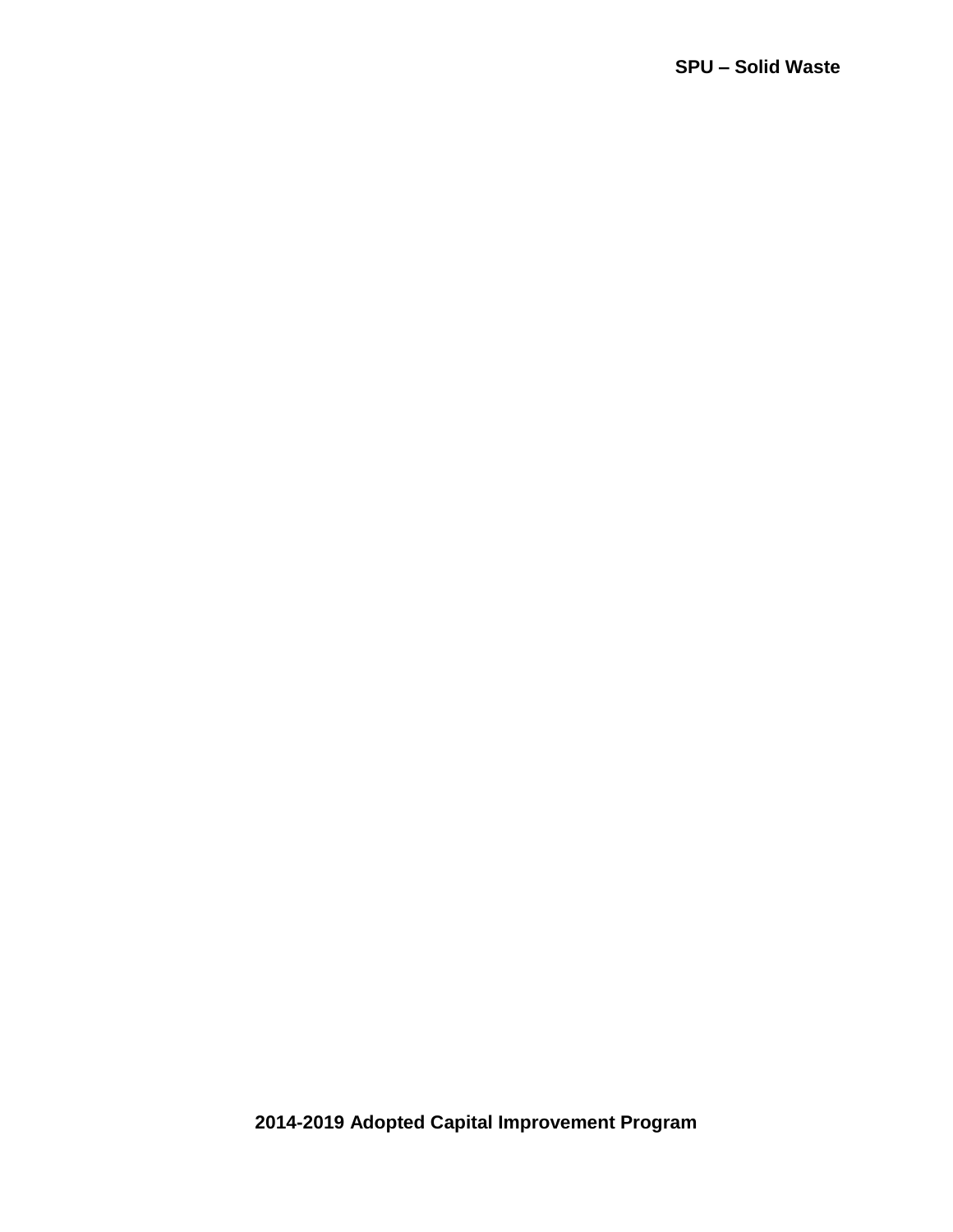| <b>BCL/Program Name/</b>                                                                   |                              |                  |              |                  |                  |                          |                  |                  |              |
|--------------------------------------------------------------------------------------------|------------------------------|------------------|--------------|------------------|------------------|--------------------------|------------------|------------------|--------------|
| Project Title & ID                                                                         | <b>LTD</b><br><b>Actuals</b> | 2013             | 2014         | 2015             | 2016             | 2017                     | 2018             | 2019             | <b>Total</b> |
| <b>New Facilities</b>                                                                      |                              |                  |              |                  |                  | <b>BCL/Program Code:</b> |                  |                  | C230B        |
| <b>Miscellaneous Station</b><br>Improvements (C2303)                                       | 2,776                        | 300              | 600          | 581              | $\overline{0}$   | $\overline{0}$           | $\mathbf{0}$     | $\boldsymbol{0}$ | 4,257        |
| North Transfer Station Rebuild<br>(C2306)                                                  | 4,777                        | 7,751            | 23,731       | 45,926           | 3,357            | $\mathbf{0}$             | $\mathbf{0}$     | $\mathbf{0}$     | 85,542       |
| South Park Development<br>(C2304)                                                          | 2,427                        | 670              | 744          | 385              | 13,228           | 9,572                    | $\mathbf{0}$     | $\mathbf{0}$     | 27,025       |
| South Recycling Disposal<br><b>Station Household Hazardous</b><br>Waste Relocation (C2305) | $\overline{0}$               | $\boldsymbol{0}$ | $\mathbf{0}$ | 177              | 1,036            | 1,036                    | 177              | $\mathbf{0}$     | 2,425        |
| South Transfer Station Rebuild<br>(C2302)                                                  | 74,186                       | 1,716            | 1,500        | 1,500            | 8,000            | 10,000                   | $\mathbf{0}$     | $\mathbf{0}$     | 96,901       |
| <b>New Facilities</b>                                                                      | 84,166                       | 10,436           | 26,574       | 48,569           | 25,621           | 20,608                   | 177              | $\overline{0}$   | 216,151      |
| <b>Rehabilitation and Heavy Equipment</b>                                                  |                              |                  |              |                  |                  | <b>BCL/Program Code:</b> |                  |                  | C240B        |
| Kent Highlands Landfill<br>(C2402)                                                         | 727                          | 253              | 20           | 25               | 25               | 25                       | 25               | 425              | 1,525        |
| Midway Landfill (C2403)                                                                    | 109                          | 25               | 25           | $\mathbf{0}$     | 400              | $\mathbf{0}$             | $\mathbf{0}$     | $\mathbf{0}$     | 559          |
| <b>Rehabilitation and Heavy</b><br>Equipment                                               | 835                          | 278              | 45           | 25               | 425              | 25                       | 25               | 425              | 2,084        |
| <b>Shared Cost Projects</b>                                                                |                              |                  |              |                  |                  | <b>BCL/Program Code:</b> |                  |                  | <b>C410B</b> |
| 1% for Art – SWF (C4118-<br>SWF)                                                           | 852                          | 332              | 292          | 276              | 10               | 82                       | 80               | 82               | 2,007        |
| Heavy Equipment Purchases -<br>SWF (C4116-SWF)                                             | 5,975                        | 1,525            | 1,380        | 1,200            | 1,200            | 1,200                    | 1,200            | 1,200            | 14,880       |
| <b>Integrated Control Monitoring</b><br>Program - SWF (C4108-SWF)                          | $\boldsymbol{0}$             | 50               | 200          | $\boldsymbol{0}$ | $\boldsymbol{0}$ | $\boldsymbol{0}$         | $\boldsymbol{0}$ | $\mathbf{0}$     | 250          |
| Operational Facility -<br>Construction - SWF (C4106-<br>SWF)                               | 2,499                        | 158              | 80           | 140              | 90               | 392                      | 450              | 405              | 4,213        |
| Operations Control Center -<br>SWF (C4105-SWF)                                             | 690                          | 24               | 152          | 2                | 18               | 63                       | 68               | 68               | 1,084        |
| Security Improvements - SWF<br>$(C4113-SWF)$                                               | 890                          | 167              | 135          | 65               | 100              | 110                      | 113              | 163              | 1,742        |
| <b>Shared Cost Projects</b>                                                                | 10,906                       | 2,257            | 2,239        | 1,682            | 1,418            | 1,847                    | 1,910            | 1,917            | 24,177       |
| <b>Technology</b>                                                                          |                              |                  |              |                  |                  | <b>BCL/Program Code:</b> |                  |                  | <b>C510B</b> |
| Asset Information<br>Management (C5407)                                                    | 1,076                        | 630              | 455          | 364              | 363              | 379                      | 389              | 225              | 3,880        |
| <b>Customer Contact &amp; Billing</b><br>(C5402)                                           | 230                          | 4,429            | 3,382        | 2,685            | 548              | 572                      | 450              | 188              | 12,484       |
| <b>Enterprise Information</b><br>Management (C5403)                                        | 23                           | 182              | 322          | 357              | 383              | 165                      | 205              | 394              | 2,031        |
| IT Infrastructure (C5404)                                                                  | 452                          | 379              | 464          | 338              | 465              | 293                      | 555              | 330              | 3,275        |

# **Project Summary**

\*Amounts in thousands of dollars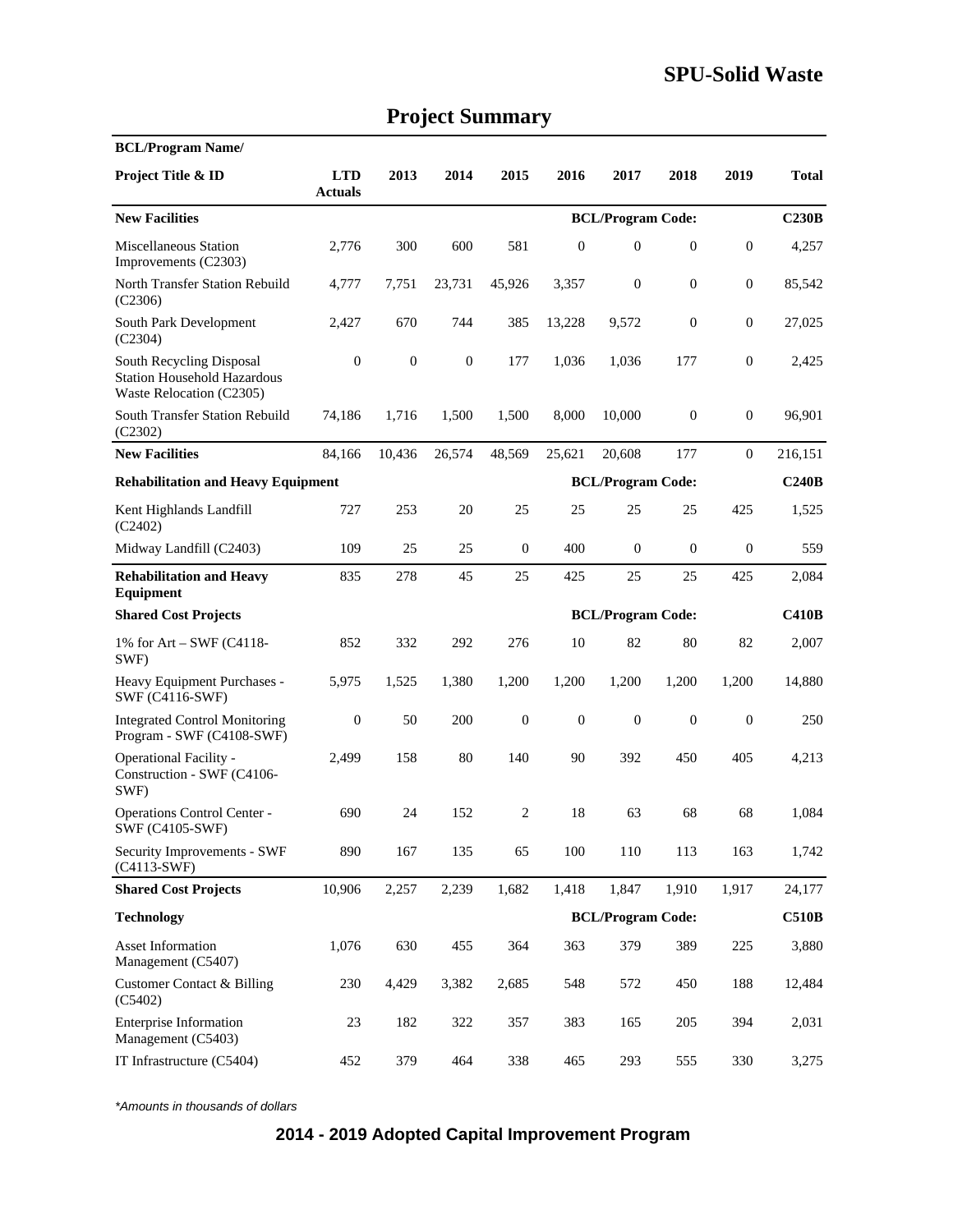| <b>BCL/Program Name/</b>                  |                              |        |        |        |        |        |       |          |              |  |  |
|-------------------------------------------|------------------------------|--------|--------|--------|--------|--------|-------|----------|--------------|--|--|
| <b>Project Title &amp; ID</b>             | <b>LTD</b><br><b>Actuals</b> | 2013   | 2014   | 2015   | 2016   | 2017   | 2018  | 2019     | <b>Total</b> |  |  |
| Project Delivery &<br>Performance (C5405) | 788                          | 559    | 533    | 776    | 613    | 716    | 426   | 345      | 4,757        |  |  |
| Science & System<br>Performance (C5406)   | 87                           | 68     | 181    | 750    | 750    | 319    | 327   | $\Omega$ | 2.482        |  |  |
| <b>Technology</b>                         | 2,656                        | 6,248  | 5,337  | 5,269  | 3,122  | 2.443  | 2,352 | 1.482    | 28,910       |  |  |
| <b>Department Total*:</b>                 | 98,563                       | 19.220 | 34,195 | 55,546 | 30,587 | 24,924 | 4,463 | 3,823    | 271,322      |  |  |

## **Project Summary**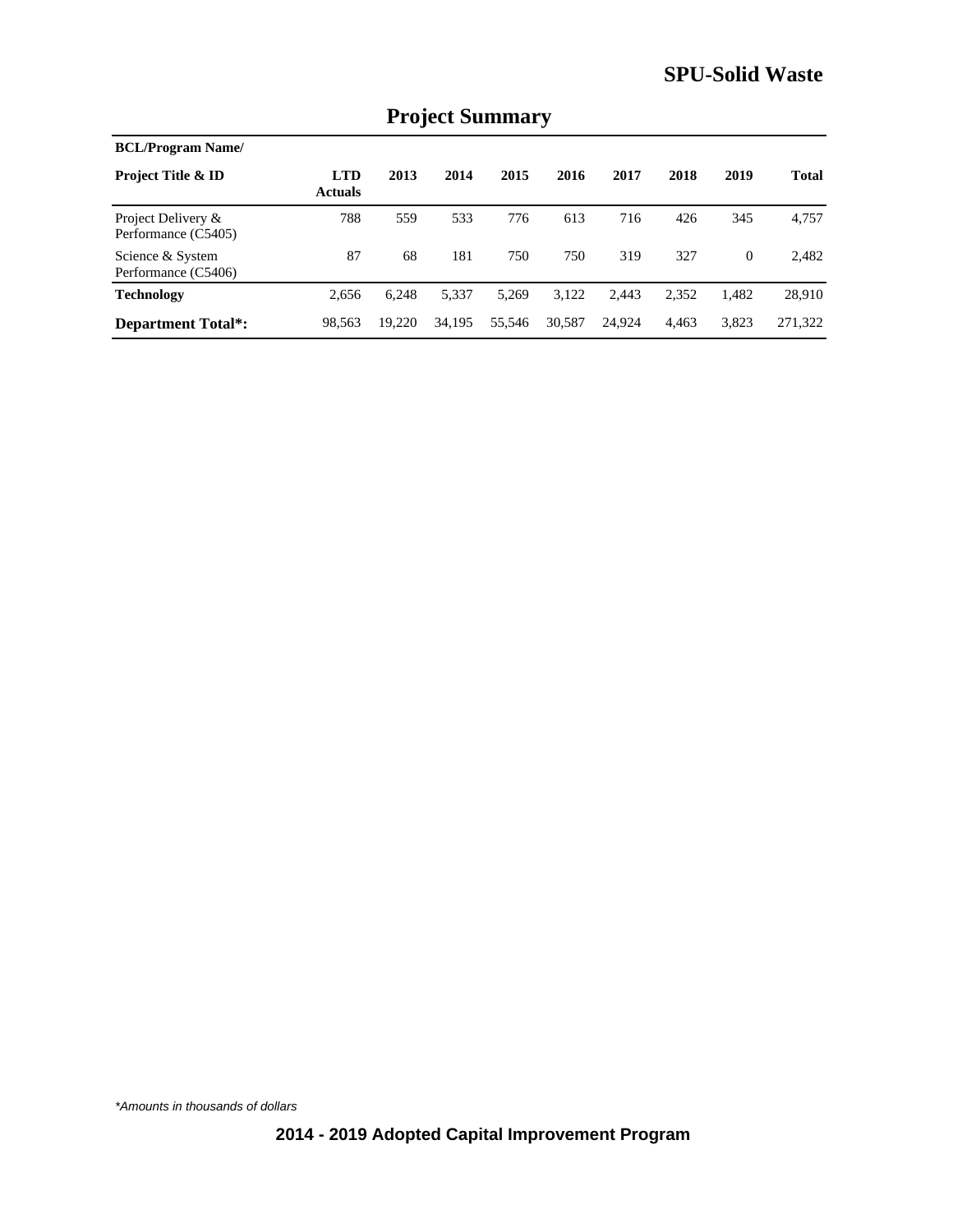| <b>Fund Name &amp; Code</b> | <b>LTD</b><br><b>Actuals</b> | 2013 | 2014 | 2015                               | 2016 | 2017   | 2018  | 2019  | <b>Total</b> |
|-----------------------------|------------------------------|------|------|------------------------------------|------|--------|-------|-------|--------------|
| Solid Waste Fund (45010)    | 98.563                       |      |      | 19,220 34,195 55,546 30,587 24,924 |      |        | 4.463 | 3.823 | 271.322      |
| <b>Department Total*:</b>   | 98.563                       |      |      | 19,220 34,195 55,546 30,587        |      | 24.924 | 4.463 | 3.823 | 271.322      |

## **Fund Summary**

\*Amounts in thousands of dollars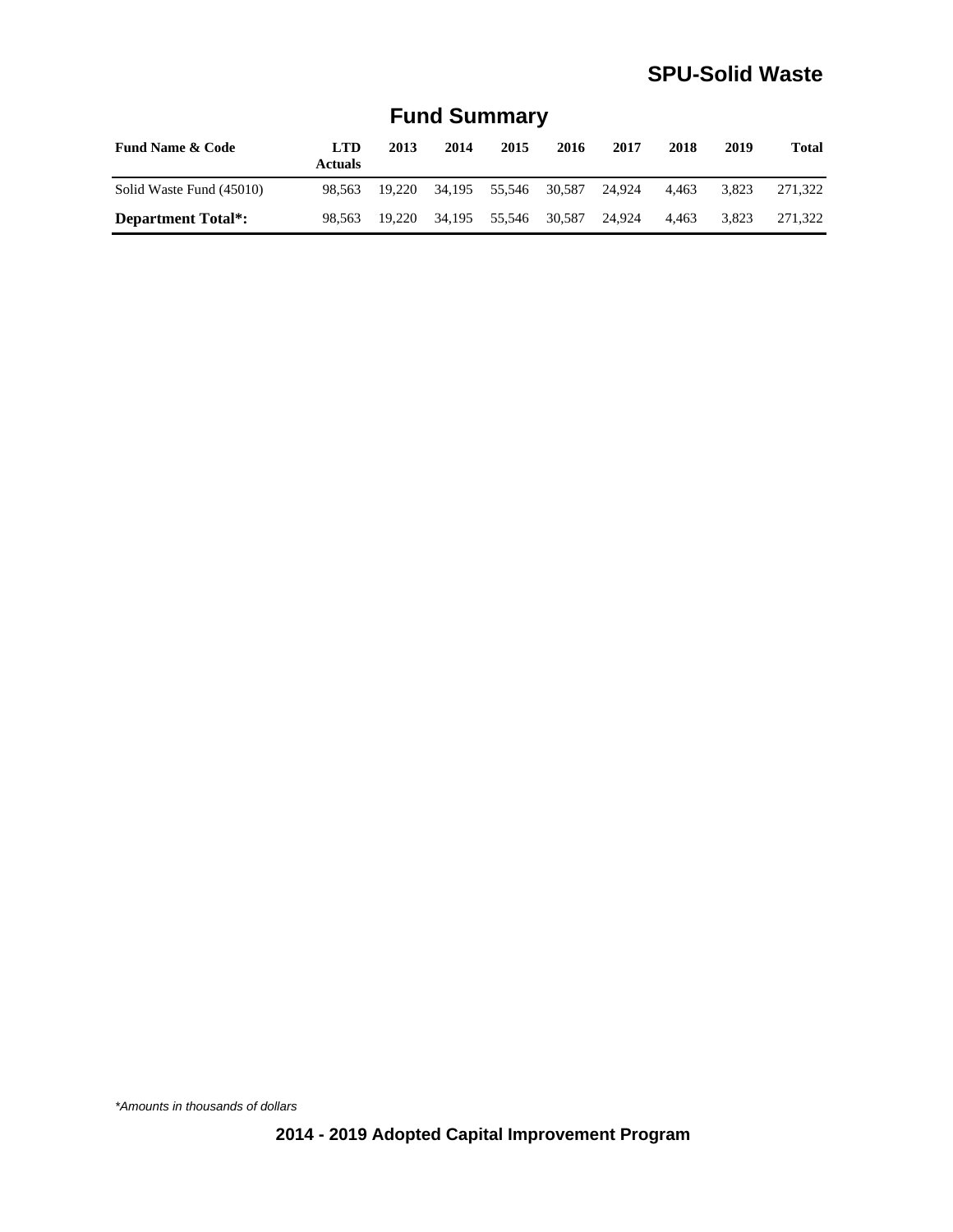#### **1% for Art – SWF**

| <b>BCL/Program Name:</b>      | <b>Shared Cost Projects</b>    | <b>BCL/Program Code:</b>     | C410B                      |
|-------------------------------|--------------------------------|------------------------------|----------------------------|
| <b>Project Type:</b>          | <b>Improved Facility</b>       | <b>Start Date:</b>           | O1/2001                    |
| <b>Project ID:</b>            | C4118-SWF                      | <b>End Date:</b>             | ONGOING                    |
| <b>Location:</b>              | N/A                            |                              |                            |
| Neighborhood Plan:            | Not in a Neighborhood Plan     | Neighborhood Plan<br>Matrix: | N/A                        |
| <b>Neighborhood District:</b> | Not in a Neighborhood District | <b>Urban Village:</b>        | Not in an Urban<br>Village |

This ongoing program provides the Solid Waste funding for Seattle Public Utilities' 1% for Arts contribution. Eligibility is determined at the individual project level, with payment occurring from this program. Funds contributed to the 1% for Art program allow the commission, purchase, and installation of art in City-owned properties that are accessible to the public. The Municipal Arts Plan, prepared annually, describes the status of ongoing art projects and establishes the scope of work and allocations for new art projects.

|                                        | <b>LTD</b><br><b>Actuals</b> | 2013<br>Rev | 2014 | 2015 | 2016 | 2017 | 2018 | 2019 | <b>Total</b> |
|----------------------------------------|------------------------------|-------------|------|------|------|------|------|------|--------------|
| <b>Revenue Sources</b>                 |                              |             |      |      |      |      |      |      |              |
| <b>Solid Waste Rates</b>               | 852                          | 332         | 292  | 276  | 10   | 82   | 80   | 82   | 2,007        |
| Total:                                 | 852                          | 332         | 292  | 276  | 10   | 82   | 80   | 82   | 2,007        |
| <b>Fund Appropriations/Allocations</b> |                              |             |      |      |      |      |      |      |              |
| Solid Waste Fund                       | 852                          | 332         | 292  | 276  | 10   | 82   | 80   | 82   | 2,007        |
| Total*:                                | 852                          | 332         | 292  | 276  | 10   | 82   | 80   | 82   | 2,007        |
| O & M Costs (Savings)                  |                              |             | 20   | 20   | 20   | 20   | 20   | 20   | 120          |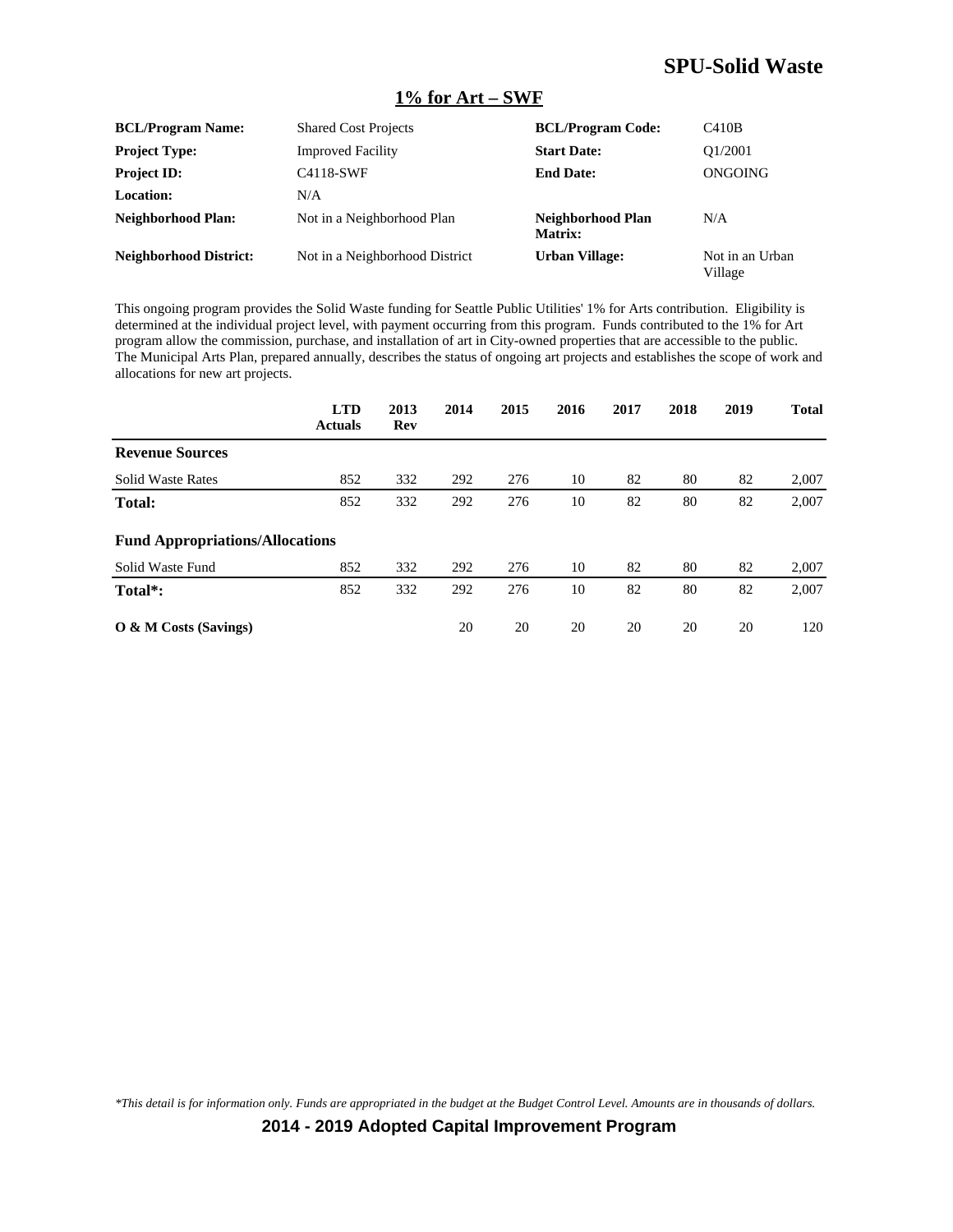#### **Heavy Equipment Purchases - SWF**

| <b>BCL/Program Name:</b>      | <b>Shared Cost Projects</b>    | <b>BCL/Program Code:</b>     | C410B                      |
|-------------------------------|--------------------------------|------------------------------|----------------------------|
| <b>Project Type:</b>          | New Investment                 | <b>Start Date:</b>           | ONGOING                    |
| <b>Project ID:</b>            | C4116-SWF                      | <b>End Date:</b>             | ONGOING                    |
| Location:                     | N/A                            |                              |                            |
| Neighborhood Plan:            | Not in a Neighborhood Plan     | Neighborhood Plan<br>Matrix: | N/A                        |
| <b>Neighborhood District:</b> | Not in a Neighborhood District | <b>Urban Village:</b>        | Not in an Urban<br>Village |

This ongoing program provides SPU's Solid Waste Utility crews with new and replacement heavy equipment that is used throughout Seattle and in parts of King County. Typical purchases include loaders, dozers, class 8 trucks, rail container chassis, yard waste and metal trailers, backhoes, and yard "goats" (a type of tractor.) These equipment purchases provide safe and efficient loading, transfer and short haul transportation of garbage, yard waste, metal, and other recyclables to the rail yard for "long haul" to the landfill and to contracted recycling processors. This project is one of four SPU fund-specific heavy equipment CIP projects.

|                                        | <b>LTD</b><br><b>Actuals</b> | 2013<br>Rev | 2014  | 2015  | 2016  | 2017  | 2018  | 2019  | <b>Total</b> |
|----------------------------------------|------------------------------|-------------|-------|-------|-------|-------|-------|-------|--------------|
| <b>Revenue Sources</b>                 |                              |             |       |       |       |       |       |       |              |
| <b>Solid Waste Rates</b>               | 5,975                        | 1,525       | 1,380 | 1,200 | 1,200 | 1,200 | 1,200 | 1,200 | 14,880       |
| <b>Total:</b>                          | 5,975                        | 1,525       | 1,380 | 1,200 | 1,200 | 1,200 | 1,200 | 1,200 | 14,880       |
| <b>Fund Appropriations/Allocations</b> |                              |             |       |       |       |       |       |       |              |
| Solid Waste Fund                       | 5,975                        | 1,525       | 1,380 | 1,200 | 1,200 | 1,200 | 1,200 | 1,200 | 14,880       |
| Total <sup>*</sup> :                   | 5,975                        | 1,525       | 1,380 | 1,200 | 1,200 | 1,200 | 1,200 | 1,200 | 14,880       |
| $\overline{O}$ & M Costs (Savings)     |                              |             | 149   | 149   | 149   | 149   | 149   | 149   | 893          |
| <b>Spending Plan by Fund</b>           |                              |             |       |       |       |       |       |       |              |
| Solid Waste Fund                       |                              | 794         | 1,380 | 1,200 | 1,200 | 1,200 | 1,200 | 1,200 | 8,174        |
| Total:                                 |                              | 794         | 1,380 | 1,200 | 1,200 | 1,200 | 1,200 | 1,200 | 8,174        |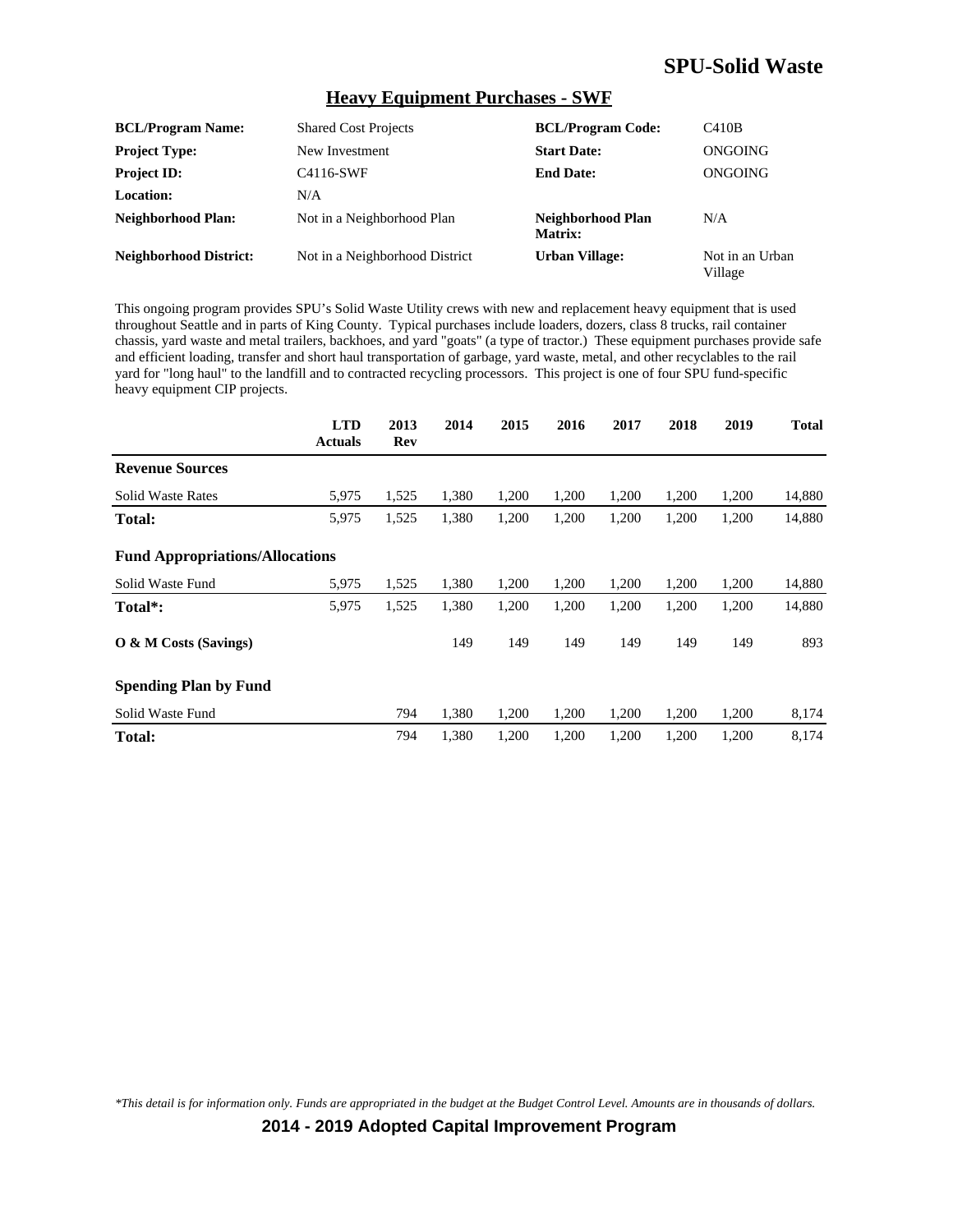#### **Integrated Control Monitoring Program - SWF**

| <b>BCL/Program Name:</b>      | <b>Shared Cost Projects</b>    | <b>BCL/Program Code:</b>     | C410B                      |
|-------------------------------|--------------------------------|------------------------------|----------------------------|
| <b>Project Type:</b>          | New Investment                 | <b>Start Date:</b>           | O1/2013                    |
| <b>Project ID:</b>            | C4108-SWF                      | <b>End Date:</b>             | O4/2014                    |
| <b>Location:</b>              | Kent, WA                       |                              |                            |
| Neighborhood Plan:            | Not in a Neighborhood Plan     | Neighborhood Plan<br>Matrix: | N/A                        |
| <b>Neighborhood District:</b> | Not in a Neighborhood District | <b>Urban Village:</b>        | Not in an Urban<br>Village |

The current telemetry used to monitor the environmental control systems at the Kent Highlands Landfill and the Midway Landfill, both Superfund sites, are nearly obsolete and the equipment is no longer supported. In addition, the current system only transmits alarm conditions and does not have any data acquisition functionality. This program funds a replacement system that will allow remote data acquisition as well as alarm functionality.

|                                        | <b>LTD</b><br><b>Actuals</b> | 2013<br>Rev    | 2014       | 2015             | 2016           | 2017           | 2018         | 2019           | <b>Total</b> |
|----------------------------------------|------------------------------|----------------|------------|------------------|----------------|----------------|--------------|----------------|--------------|
| <b>Revenue Sources</b>                 |                              |                |            |                  |                |                |              |                |              |
| <b>Solid Waste Rates</b>               | $\overline{0}$               | 50             | <b>200</b> | $\overline{0}$   | $\overline{0}$ | $\overline{0}$ | $\mathbf{0}$ | $\overline{0}$ | 250          |
| <b>Total:</b>                          | $\theta$                     | 50             | 200        | $\boldsymbol{0}$ | $\theta$       | $\theta$       | $\theta$     | $\theta$       | 250          |
| <b>Fund Appropriations/Allocations</b> |                              |                |            |                  |                |                |              |                |              |
| Solid Waste Fund                       | $\overline{0}$               | 50             | <b>200</b> | $\overline{0}$   | $\overline{0}$ | $\overline{0}$ | $\mathbf{0}$ | $\overline{0}$ | 250          |
| Total*:                                | $\theta$                     | 50             | 200        | $\boldsymbol{0}$ | $\theta$       | $\theta$       | $\theta$     | $\mathbf{0}$   | 250          |
| O & M Costs (Savings)                  |                              |                | 3          | 3                | 3              | 3              | 3            | 3              | 15           |
| <b>Spending Plan by Fund</b>           |                              |                |            |                  |                |                |              |                |              |
| Solid Waste Fund                       |                              | $\overline{0}$ | 200        | $\overline{0}$   | $\overline{0}$ | $\overline{0}$ | $\mathbf{0}$ | $\overline{0}$ | 200          |
| <b>Total:</b>                          |                              | $\theta$       | 200        | $\overline{0}$   | $\theta$       | $\theta$       | $\theta$     | $\mathbf{0}$   | 200          |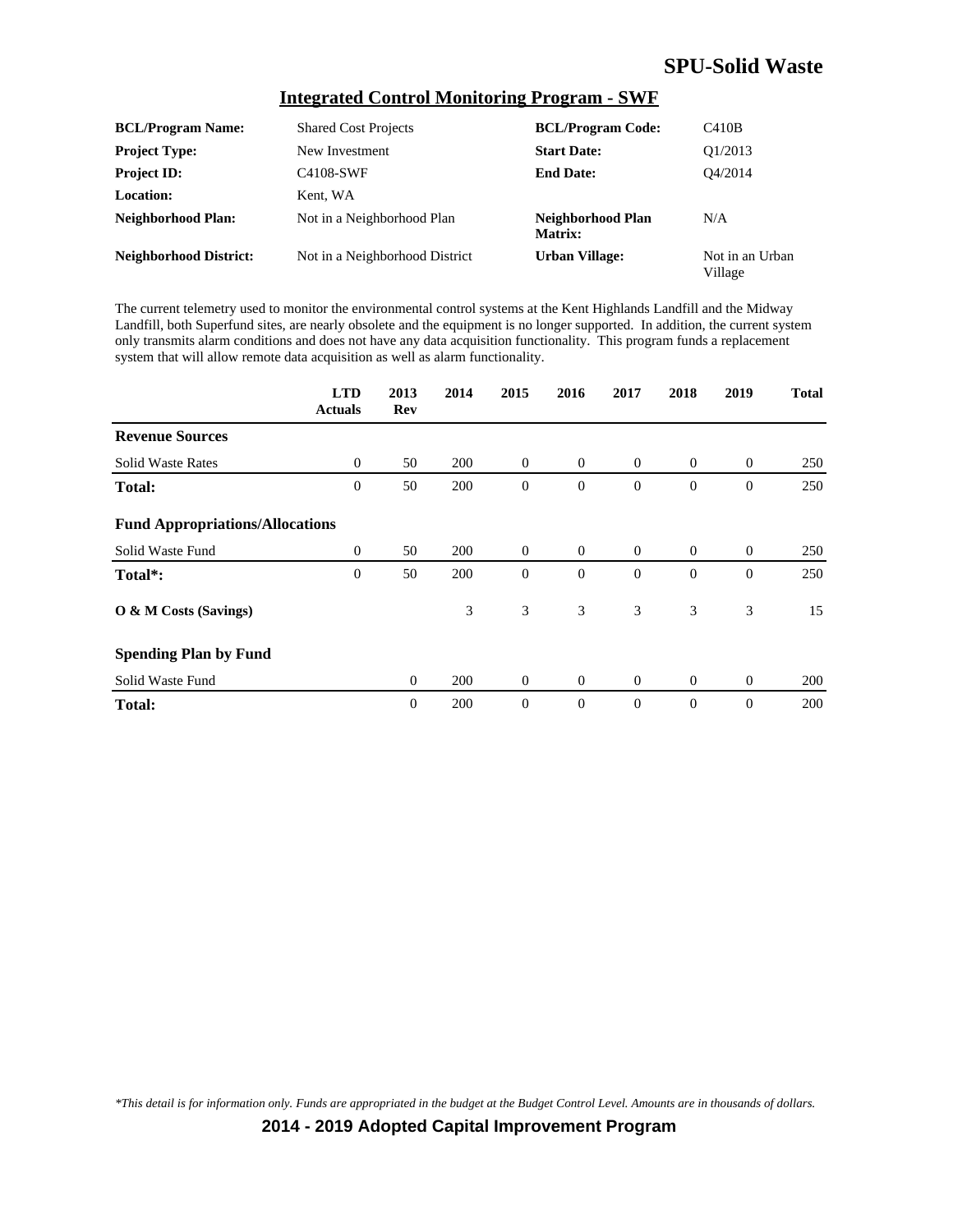#### **Kent Highlands Landfill**

| <b>BCL/Program Name:</b>      | Rehabilitation and Heavy Equipment | <b>BCL/Program Code:</b>     | C240B                      |
|-------------------------------|------------------------------------|------------------------------|----------------------------|
| <b>Project Type:</b>          | <b>Improved Facility</b>           | <b>Start Date:</b>           | O1/2005                    |
| <b>Project ID:</b>            | C <sub>2402</sub>                  | <b>End Date:</b>             | ONGOING                    |
| Location:                     | N/A                                |                              |                            |
| Neighborhood Plan:            | Not in a Neighborhood Plan         | Neighborhood Plan<br>Matrix: | N/A                        |
| <b>Neighborhood District:</b> | Not in a Neighborhood District     | <b>Urban Village:</b>        | Not in an Urban<br>Village |

This program funds compliance activities related to the Kent Highlands landfill closure project. These activities include environmental and feasibility studies to demonstrate the effectiveness of the Kent Highlands landfill closure project, as well as various landfill improvements. The environmental and feasibility studies are required under the existing Consent Decree with the State Department of Ecology and validate that current environmental controls are effective and reduce the likelihood of additional capital or O&M expenditures. The landfill improvements include replacement of existing flares, drainage improvements, groundwater protection and water treatment.

|                                        | <b>LTD</b><br><b>Actuals</b> | 2013<br>Rev | 2014 | 2015 | 2016 | 2017 | 2018 | 2019 | <b>Total</b> |
|----------------------------------------|------------------------------|-------------|------|------|------|------|------|------|--------------|
| <b>Revenue Sources</b>                 |                              |             |      |      |      |      |      |      |              |
| <b>Solid Waste Rates</b>               | 727                          | 253         | 20   | 25   | 25   | 25   | 25   | 425  | 1,525        |
| Total:                                 | 727                          | 253         | 20   | 25   | 25   | 25   | 25   | 425  | 1,525        |
| <b>Fund Appropriations/Allocations</b> |                              |             |      |      |      |      |      |      |              |
| Solid Waste Fund                       | 727                          | 253         | 20   | 25   | 25   | 25   | 25   | 425  | 1,525        |
| Total <sup>*</sup> :                   | 727                          | 253         | 20   | 25   | 25   | 25   | 25   | 425  | 1,525        |
| O & M Costs (Savings)                  |                              |             | 15   | 15   | 15   | 15   | 15   | 15   | 92           |
| <b>Spending Plan by Fund</b>           |                              |             |      |      |      |      |      |      |              |
| Solid Waste Fund                       |                              | 349         | 20   | 25   | 25   | 25   | 25   | 425  | 894          |
| <b>Total:</b>                          |                              | 349         | 20   | 25   | 25   | 25   | 25   | 425  | 894          |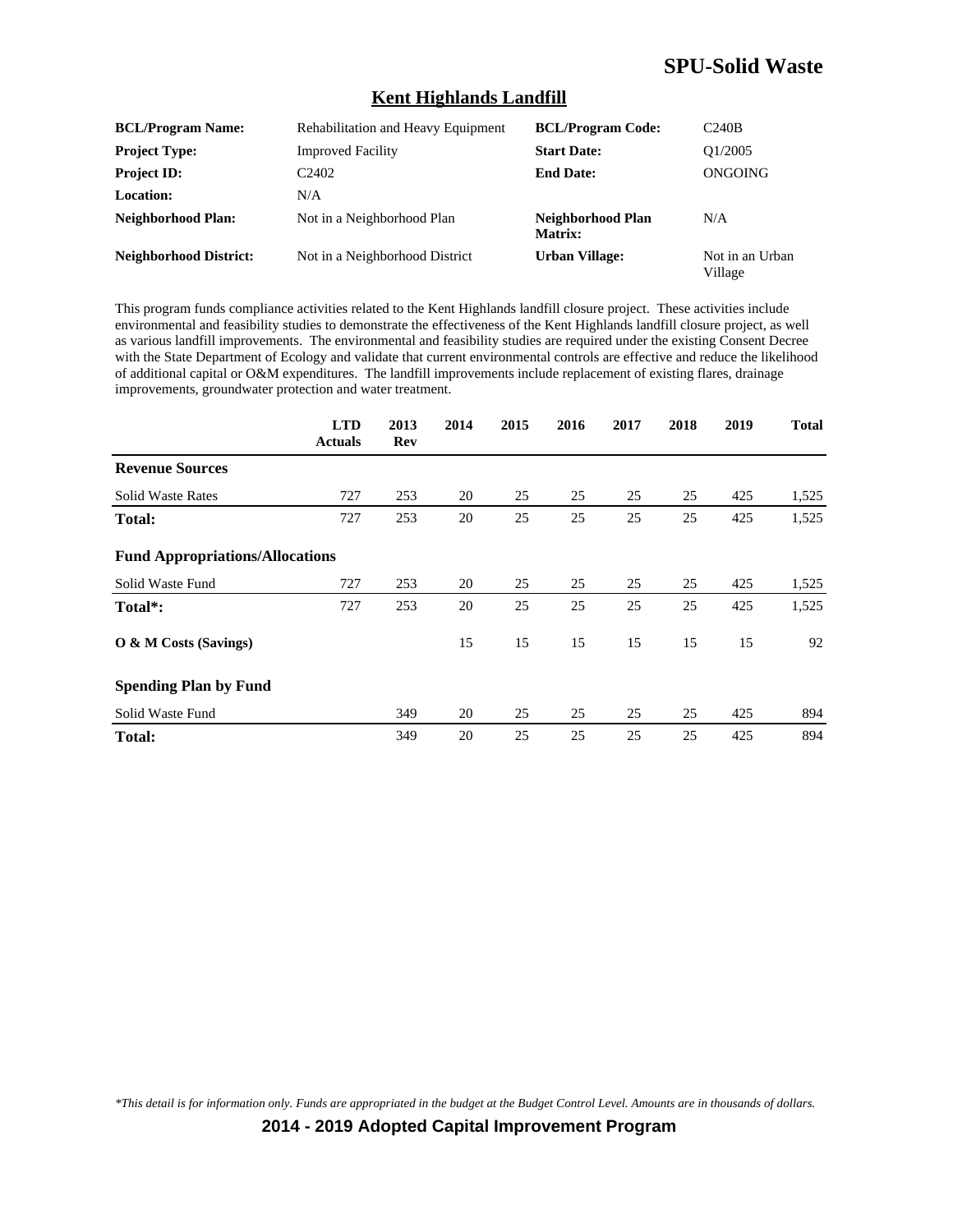#### **Midway Landfill**

| <b>BCL/Program Name:</b>      | Rehabilitation and Heavy Equipment | <b>BCL/Program Code:</b>     | C240B                      |
|-------------------------------|------------------------------------|------------------------------|----------------------------|
| <b>Project Type:</b>          | <b>Improved Facility</b>           | <b>Start Date:</b>           | O1/2005                    |
| <b>Project ID:</b>            | C <sub>2403</sub>                  | <b>End Date:</b>             | O4/2016                    |
| Location:                     | N/A                                |                              |                            |
| Neighborhood Plan:            | Not in a Neighborhood Plan         | Neighborhood Plan<br>Matrix: | N/A                        |
| <b>Neighborhood District:</b> | Not in a Neighborhood District     | <b>Urban Village:</b>        | Not in an Urban<br>Village |

This program funds compliance activities related to the Midway landfill closure project. These activities include environmental and feasibility studies to demonstrate the effectiveness of the Midway landfill closure project as well as retrofits to the existing Midway flare facility. The studies are required under the existing Consent Decree with the State Department of Ecology and validate that current environmental controls are effective and reduce the likelihood of additional capital or O&M expenditures. The flare improvements are also a regulatory requirement. To ensure that SPU maintains regulatory compliance, a smaller flare or new technology will be required.

|                                        | <b>LTD</b><br><b>Actuals</b> | 2013<br>Rev | 2014 | 2015           | 2016 | 2017           | 2018           | 2019           | <b>Total</b> |
|----------------------------------------|------------------------------|-------------|------|----------------|------|----------------|----------------|----------------|--------------|
| <b>Revenue Sources</b>                 |                              |             |      |                |      |                |                |                |              |
| <b>Solid Waste Rates</b>               | 109                          | 25          | 25   | $\overline{0}$ | 400  | $\overline{0}$ | $\overline{0}$ | $\overline{0}$ | 559          |
| Total:                                 | 109                          | 25          | 25   | $\overline{0}$ | 400  | $\theta$       | $\theta$       | $\overline{0}$ | 559          |
| <b>Fund Appropriations/Allocations</b> |                              |             |      |                |      |                |                |                |              |
| Solid Waste Fund                       | 109                          | 25          | 25   | $\overline{0}$ | 400  | $\overline{0}$ | $\overline{0}$ | $\overline{0}$ | 559          |
| Total <sup>*</sup> :                   | 109                          | 25          | 25   | $\overline{0}$ | 400  | $\theta$       | $\overline{0}$ | $\overline{0}$ | 559          |
| O & M Costs (Savings)                  |                              |             | 6    | 6              | 6    | 6              | 6              | 6              | 34           |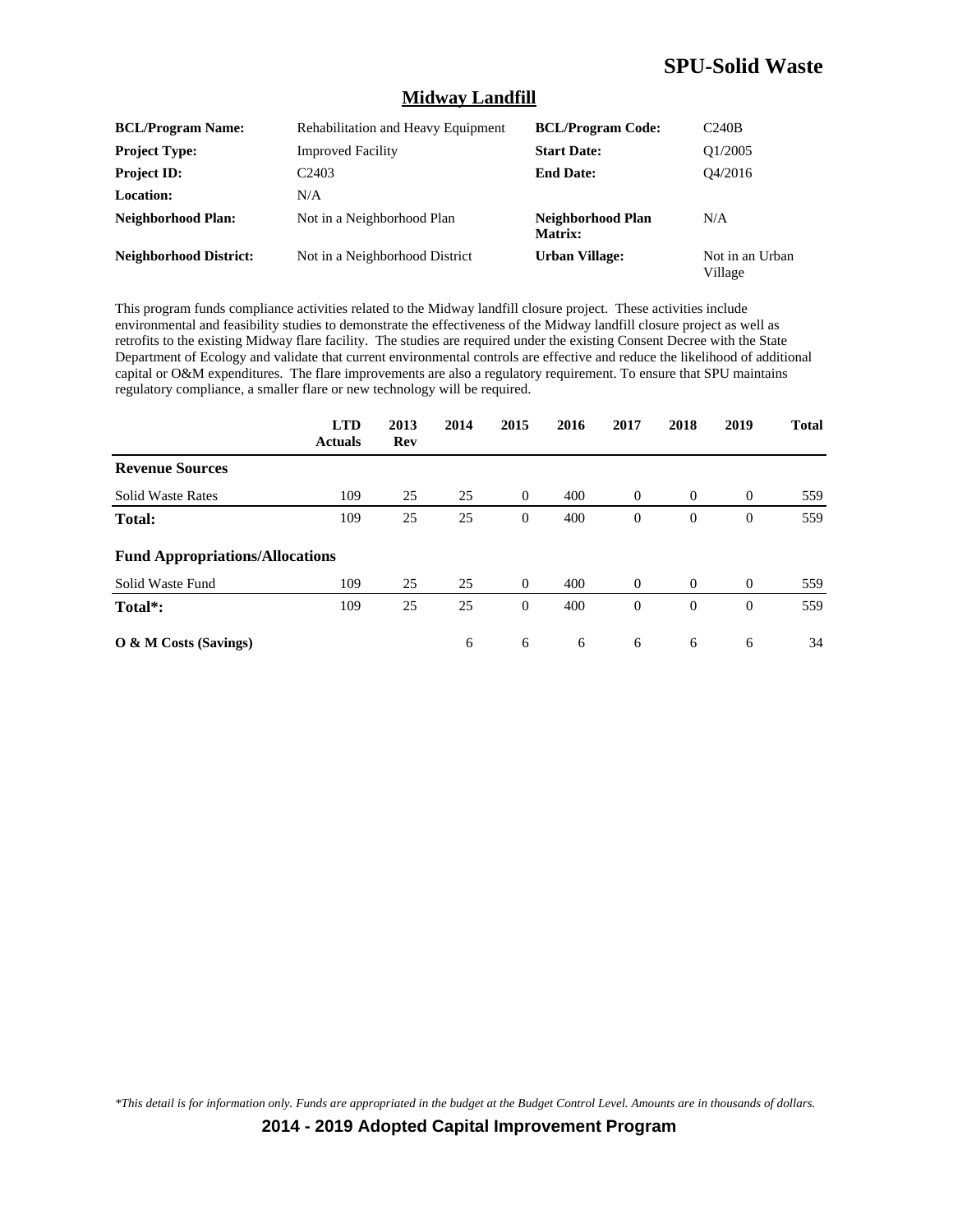#### **Miscellaneous Station Improvements**

| <b>BCL/Program Name:</b>      | New Facilities             | <b>BCL/Program Code:</b>     | C <sub>230B</sub> |
|-------------------------------|----------------------------|------------------------------|-------------------|
| <b>Project Type:</b>          | <b>Improved Facility</b>   | <b>Start Date:</b>           | O4/2003           |
| <b>Project ID:</b>            | C <sub>2303</sub>          | <b>End Date:</b>             | O4/2015           |
| <b>Location:</b>              | 8101 2nd Ave S             |                              |                   |
| Neighborhood Plan:            | Not in a Neighborhood Plan | Neighborhood Plan<br>Matrix: | N/A               |
| <b>Neighborhood District:</b> | <b>Greater Duwamish</b>    | <b>Urban Village:</b>        | Duwamish          |

This project provides repairs to the existing City solid waste transfer stations. The existing City solid waste transfer stations were constructed in the mid-1960s and are nearing the end of their useful lives. This funding allows short term actions to ensure that these facilities operate reliably and safely, pending construction of the new North and South Transfer Stations. The work includes drainage modifications, emergency equipment rehabilitation, and temporary replacement/refurbishment of aging crew facilities.

|                                        | <b>LTD</b><br><b>Actuals</b> | 2013<br>Rev | 2014 | 2015 | 2016           | 2017     | 2018           | 2019           | <b>Total</b> |
|----------------------------------------|------------------------------|-------------|------|------|----------------|----------|----------------|----------------|--------------|
| <b>Revenue Sources</b>                 |                              |             |      |      |                |          |                |                |              |
| <b>Solid Waste Rates</b>               | 2,776                        | 300         | 600  | 581  | $\theta$       | $\theta$ | $\theta$       | $\overline{0}$ | 4,257        |
| Total:                                 | 2,776                        | 300         | 600  | 581  | $\theta$       | $\theta$ | $\overline{0}$ | $\mathbf{0}$   | 4,257        |
| <b>Fund Appropriations/Allocations</b> |                              |             |      |      |                |          |                |                |              |
| Solid Waste Fund                       | 2,776                        | 300         | 600  | 581  | $\theta$       | $\theta$ | $\overline{0}$ | $\overline{0}$ | 4,257        |
| Total*:                                | 2,776                        | 300         | 600  | 581  | $\overline{0}$ | $\theta$ | $\overline{0}$ | $\mathbf{0}$   | 4,257        |
| $\overline{O}$ & M Costs (Savings)     |                              |             | 43   | 43   | 43             | 43       | 43             | 43             | 255          |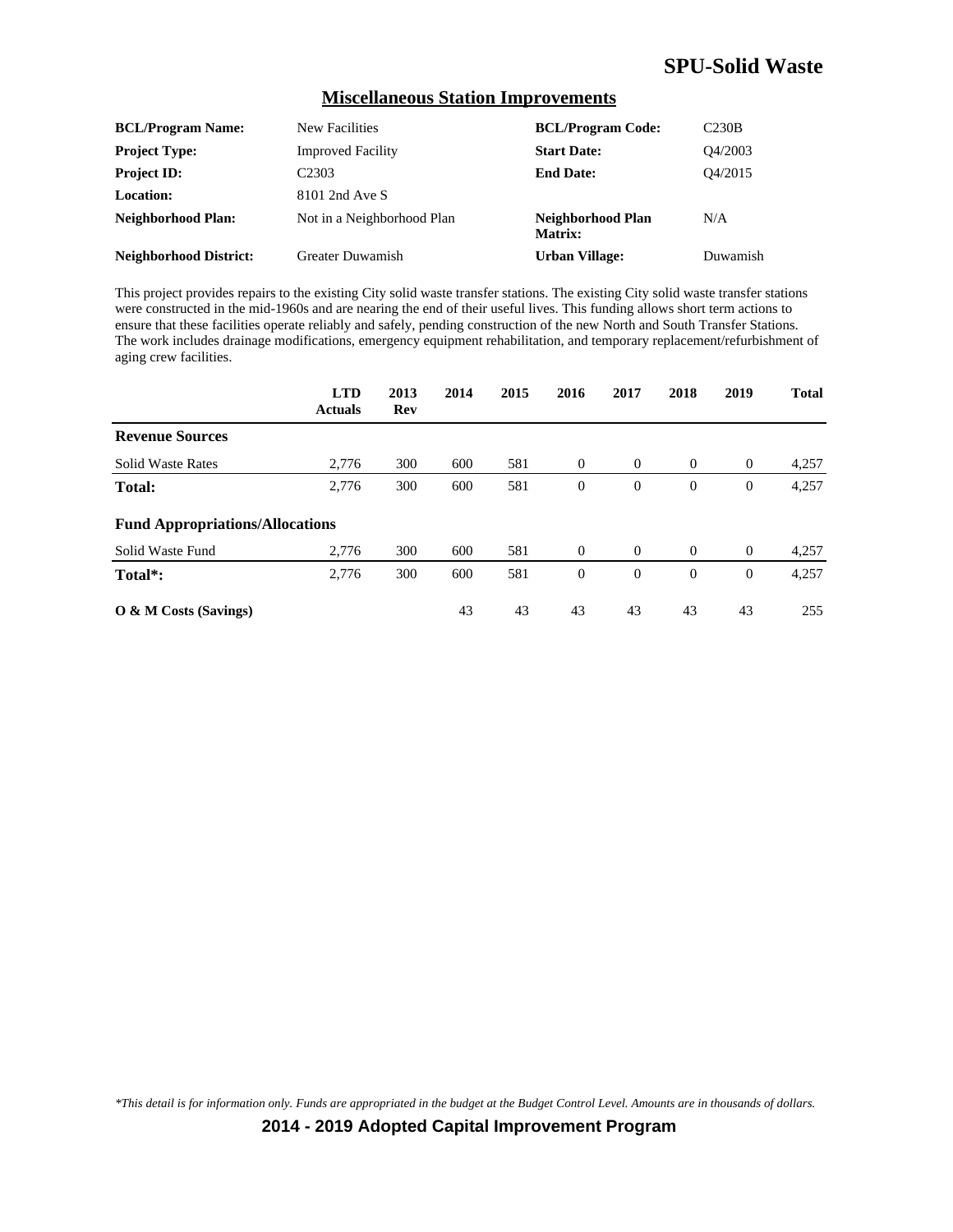#### **North Transfer Station Rebuild**

| <b>BCL/Program Name:</b>      | New Facilities             | <b>BCL/Program Code:</b>     | C <sub>230B</sub>          |
|-------------------------------|----------------------------|------------------------------|----------------------------|
| <b>Project Type:</b>          | New Facility               | <b>Start Date:</b>           | O1/2006                    |
| <b>Project ID:</b>            | C <sub>2306</sub>          | <b>End Date:</b>             | O4/2016                    |
| Location:                     | 1350 N 34th St             |                              |                            |
| Neighborhood Plan:            | Not in a Neighborhood Plan | Neighborhood Plan<br>Matrix: | N/A                        |
| <b>Neighborhood District:</b> | Lake Union                 | <b>Urban Village:</b>        | Not in an Urban<br>Village |

This project provides for the replacement of the existing North Recycling and Disposal Station (NRDS) in Wallingford. The existing station was built in 1967 and is outdated and nearing the end of its useful life. The project includes the demolition of the existing transfer station and warehouse building on the adjacent property to the east. The new transfer station campus includes the tipping floor, recycling facility, educational center, new administrative building and employee facilities.

|                                        | <b>LTD</b><br><b>Actuals</b> | 2013<br>Rev | 2014   | 2015   | 2016  | 2017             | 2018           | 2019             | <b>Total</b> |
|----------------------------------------|------------------------------|-------------|--------|--------|-------|------------------|----------------|------------------|--------------|
| <b>Revenue Sources</b>                 |                              |             |        |        |       |                  |                |                  |              |
| <b>Solid Waste Rates</b>               | 4,777                        | 7,751       | 23,731 | 45,926 | 3,357 | $\overline{0}$   | $\overline{0}$ | $\mathbf{0}$     | 85,542       |
| Total:                                 | 4,777                        | 7,751       | 23,731 | 45,926 | 3,357 | $\theta$         | $\overline{0}$ | $\mathbf{0}$     | 85,542       |
| <b>Fund Appropriations/Allocations</b> |                              |             |        |        |       |                  |                |                  |              |
| Solid Waste Fund                       | 4,777                        | 7,751       | 23,731 | 45,926 | 3,357 | $\boldsymbol{0}$ | $\theta$       | $\mathbf{0}$     | 85,542       |
| Total <sup>*</sup> :                   | 4,777                        | 7,751       | 23,731 | 45,926 | 3,357 | $\theta$         | $\overline{0}$ | $\mathbf{0}$     | 85,542       |
| $\overline{O}$ & M Costs (Savings)     |                              |             | 958    | 958    | 958   | 958              | 958            | 958              | 5,751        |
| <b>Spending Plan by Fund</b>           |                              |             |        |        |       |                  |                |                  |              |
| Solid Waste Fund                       |                              | 7,049       | 23,731 | 45,926 | 3,357 | $\overline{0}$   | $\overline{0}$ | $\overline{0}$   | 80,063       |
| <b>Total:</b>                          |                              | 7,049       | 23,731 | 45,926 | 3,357 | $\theta$         | $\overline{0}$ | $\boldsymbol{0}$ | 80,063       |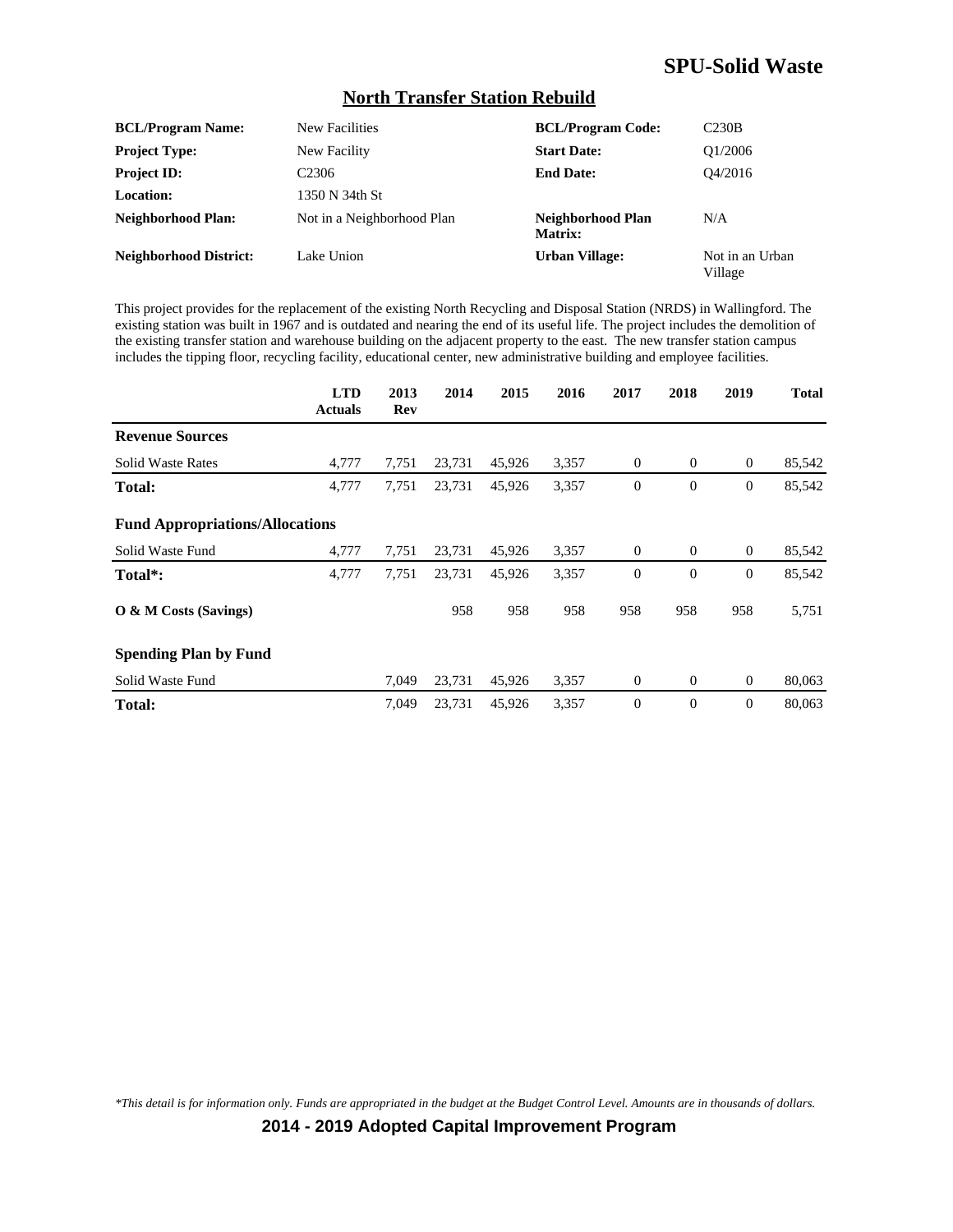#### **Operational Facility - Construction - SWF**

| <b>BCL/Program Name:</b>      | <b>Shared Cost Projects</b> | <b>BCL/Program Code:</b>     | C410B                      |
|-------------------------------|-----------------------------|------------------------------|----------------------------|
| <b>Project Type:</b>          | <b>Improved Facility</b>    | <b>Start Date:</b>           | O <sub>1</sub> /2004       |
| <b>Project ID:</b>            | C4106-SWF                   | <b>End Date:</b>             | ONGOING                    |
| <b>Location:</b>              | Citywide                    |                              |                            |
| <b>Neighborhood Plan:</b>     | Not in a Neighborhood Plan  | Neighborhood Plan<br>Matrix: | N/A                        |
| <b>Neighborhood District:</b> | In more than one District   | <b>Urban Village:</b>        | Not in an Urban<br>Village |

This ongoing facilities program renovates, rehabilitates, replaces existing buildings, and constructs new facilities at various locations within the city limits to address deficiencies, failures, and functional changes in the SPU Lines of Business. Typical improvements include, but are not limited to, roof replacements, exterior wall or cladding replacements, and improvements to administrative office space, crew and shop space, lighting, heating and ventilation systems, and facilities structures. These improvements increase the useful life of the facilities, preserve the value of the assets, and provide a safe working environment.

|                                        | <b>LTD</b><br><b>Actuals</b> | 2013<br>Rev | 2014 | 2015 | 2016 | 2017 | 2018 | 2019 | <b>Total</b> |
|----------------------------------------|------------------------------|-------------|------|------|------|------|------|------|--------------|
| <b>Revenue Sources</b>                 |                              |             |      |      |      |      |      |      |              |
| <b>Solid Waste Rates</b>               | 2,499                        | 158         | 80   | 140  | 90   | 392  | 450  | 405  | 4,213        |
| Total:                                 | 2,499                        | 158         | 80   | 140  | 90   | 392  | 450  | 405  | 4,213        |
| <b>Fund Appropriations/Allocations</b> |                              |             |      |      |      |      |      |      |              |
| Solid Waste Fund                       | 2,499                        | 158         | 80   | 140  | 90   | 392  | 450  | 405  | 4,213        |
| Total <sup>*</sup> :                   | 2,499                        | 158         | 80   | 140  | 90   | 392  | 450  | 405  | 4,213        |
| O & M Costs (Savings)                  |                              |             | 42   | 42   | 42   | 42   | 42   | 42   | 253          |
| <b>Spending Plan by Fund</b>           |                              |             |      |      |      |      |      |      |              |
| Solid Waste Fund                       |                              | 159         | 80   | 140  | 90   | 392  | 450  | 405  | 1,715        |
| <b>Total:</b>                          |                              | 159         | 80   | 140  | 90   | 392  | 450  | 405  | 1,715        |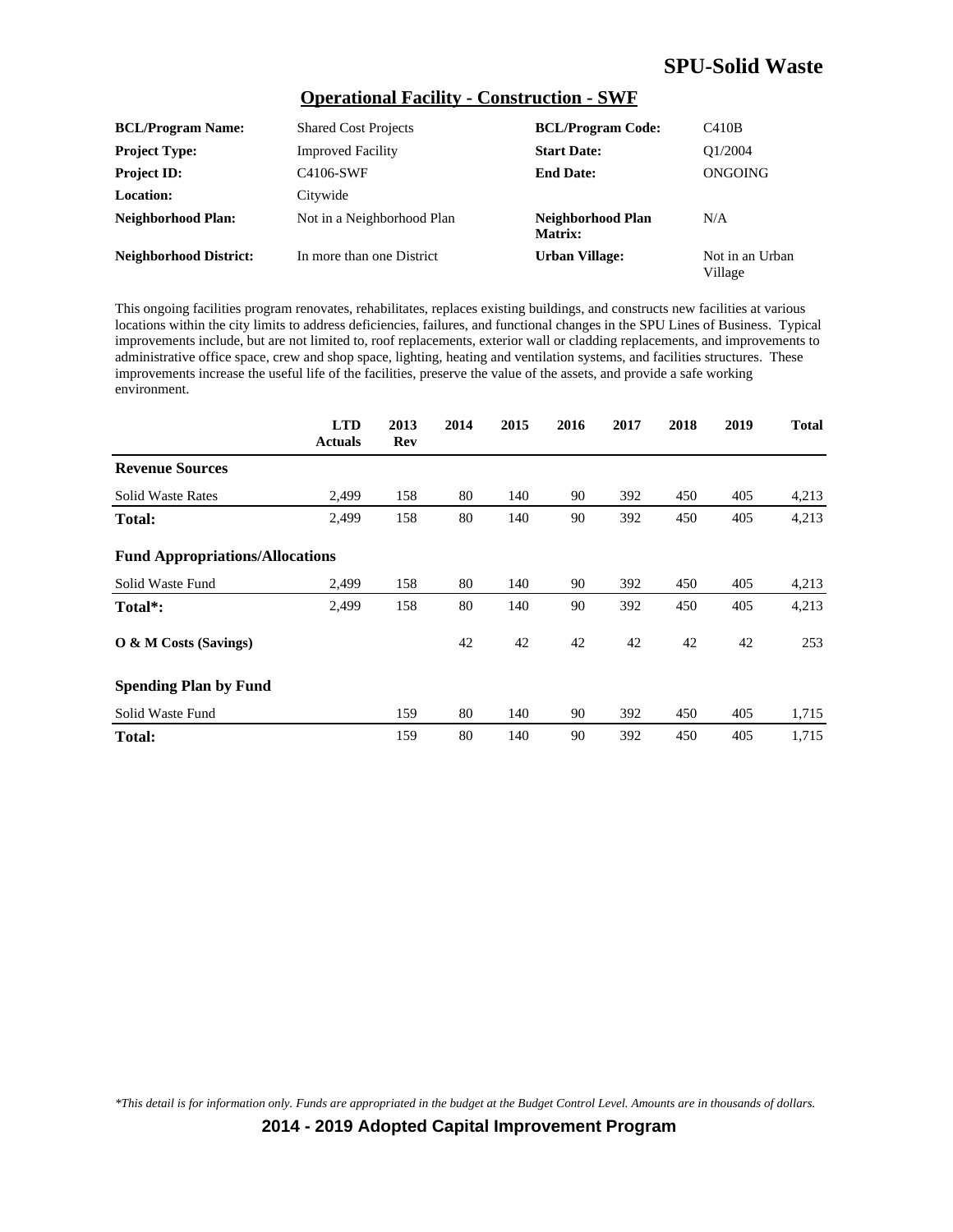#### **Operations Control Center - SWF**

| <b>BCL/Program Name:</b>      | <b>Shared Cost Projects</b> | <b>BCL/Program Code:</b>     | C410B    |
|-------------------------------|-----------------------------|------------------------------|----------|
| <b>Project Type:</b>          | <b>Improved Facility</b>    | <b>Start Date:</b>           | ONGOING  |
| <b>Project ID:</b>            | C4105-SWF                   | <b>End Date:</b>             | ONGOING  |
| Location:                     | 2700 Airport Way S          |                              |          |
| Neighborhood Plan:            | Not in a Neighborhood Plan  | Neighborhood Plan<br>Matrix: | N/A      |
| <b>Neighborhood District:</b> | Greater Duwamish            | <b>Urban Village:</b>        | Duwamish |

This ongoing facilities program renovates, rehabilitates, replaces existing buildings, and constructs new facilities at the Operations Control Center located at 2700 Airport Way South to improve the efficiency and effectiveness of the field crews delivering utility services to customers. Typical improvements include, but are not limited to, roof and other exterior replacements, improvements to public spaces, office and crew spaces and lighting, and heating and ventilation systems. These improvements increase the useful life of the facility, preserve the value of the asset, and provide a safe work and public space environment.

|                                        | <b>LTD</b><br><b>Actuals</b> | 2013<br>Rev | 2014 | 2015           | 2016 | 2017 | 2018 | 2019 | <b>Total</b> |
|----------------------------------------|------------------------------|-------------|------|----------------|------|------|------|------|--------------|
| <b>Revenue Sources</b>                 |                              |             |      |                |      |      |      |      |              |
| <b>Solid Waste Rates</b>               | 690                          | 24          | 152  | 2              | 18   | 63   | 68   | 68   | 1,084        |
| Total:                                 | 690                          | 24          | 152  | 2              | 18   | 63   | 68   | 68   | 1,084        |
| <b>Fund Appropriations/Allocations</b> |                              |             |      |                |      |      |      |      |              |
| Solid Waste Fund                       | 690                          | 24          | 152  | 2              | 18   | 63   | 68   | 68   | 1,084        |
| Total*:                                | 690                          | 24          | 152  | $\mathbf{2}$   | 18   | 63   | 68   | 68   | 1,084        |
| O & M Costs (Savings)                  |                              |             | 11   | 11             | 11   | 11   | 11   | 11   | 65           |
| <b>Spending Plan by Fund</b>           |                              |             |      |                |      |      |      |      |              |
| Solid Waste Fund                       |                              | 19          | 152  | 2              | 18   | 63   | 68   | 68   | 389          |
| <b>Total:</b>                          |                              | 19          | 152  | $\overline{c}$ | 18   | 63   | 68   | 68   | 389          |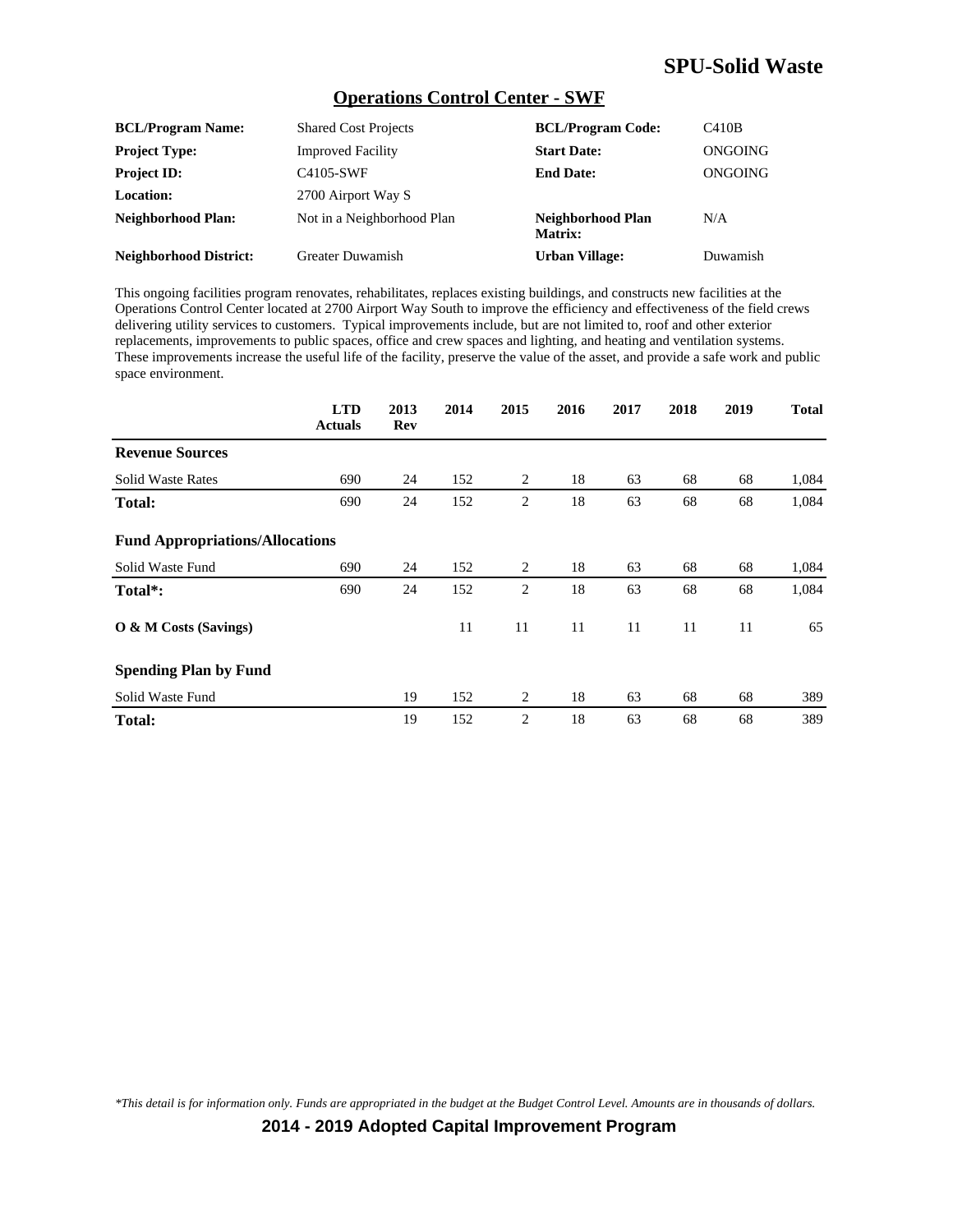#### **Security Improvements - SWF**

| <b>BCL/Program Name:</b>      | <b>Shared Cost Projects</b> | <b>BCL/Program Code:</b>     | C410B                      |
|-------------------------------|-----------------------------|------------------------------|----------------------------|
| <b>Project Type:</b>          | <b>Improved Facility</b>    | <b>Start Date:</b>           | O1/2007                    |
| <b>Project ID:</b>            | C4113-SWF                   | <b>End Date:</b>             | ONGOING                    |
| Location:                     | Citywide                    |                              |                            |
| Neighborhood Plan:            | Not in a Neighborhood Plan  | Neighborhood Plan<br>Matrix: | N/A                        |
| <b>Neighborhood District:</b> | In more than one District   | <b>Urban Village:</b>        | Not in an Urban<br>Village |

This ongoing program funds physical, integrated security system components at Solid Waste infrastructure sites throughout the City. Components may include, but are not limited to, fences, gates, access control card readers, intercoms, lighting, door and hatch contacts, CCTV cameras, motion detection devices, and fiber and conduit. In addition, this program enhances protection of SPU's critical infrastructure and addresses vulnerabilities identified in U.S. Environmental Protection Agency (EPA) mandated vulnerability assessments.

|                                        | <b>LTD</b><br><b>Actuals</b> | 2013<br>Rev | 2014 | 2015 | 2016 | 2017 | 2018 | 2019 | <b>Total</b> |
|----------------------------------------|------------------------------|-------------|------|------|------|------|------|------|--------------|
| <b>Revenue Sources</b>                 |                              |             |      |      |      |      |      |      |              |
| <b>Solid Waste Rates</b>               | 890                          | 167         | 135  | 65   | 100  | 110  | 113  | 163  | 1,742        |
| Total:                                 | 890                          | 167         | 135  | 65   | 100  | 110  | 113  | 163  | 1,742        |
| <b>Fund Appropriations/Allocations</b> |                              |             |      |      |      |      |      |      |              |
| Solid Waste Fund                       | 890                          | 167         | 135  | 65   | 100  | 110  | 113  | 163  | 1,742        |
| Total*:                                | 890                          | 167         | 135  | 65   | 100  | 110  | 113  | 163  | 1,742        |
| O & M Costs (Savings)                  |                              |             | 17   | 17   | 17   | 17   | 17   | 17   | 105          |
| <b>Spending Plan by Fund</b>           |                              |             |      |      |      |      |      |      |              |
| Solid Waste Fund                       |                              | 266         | 135  | 65   | 100  | 110  | 113  | 163  | 951          |
| <b>Total:</b>                          |                              | 266         | 135  | 65   | 100  | 110  | 113  | 163  | 951          |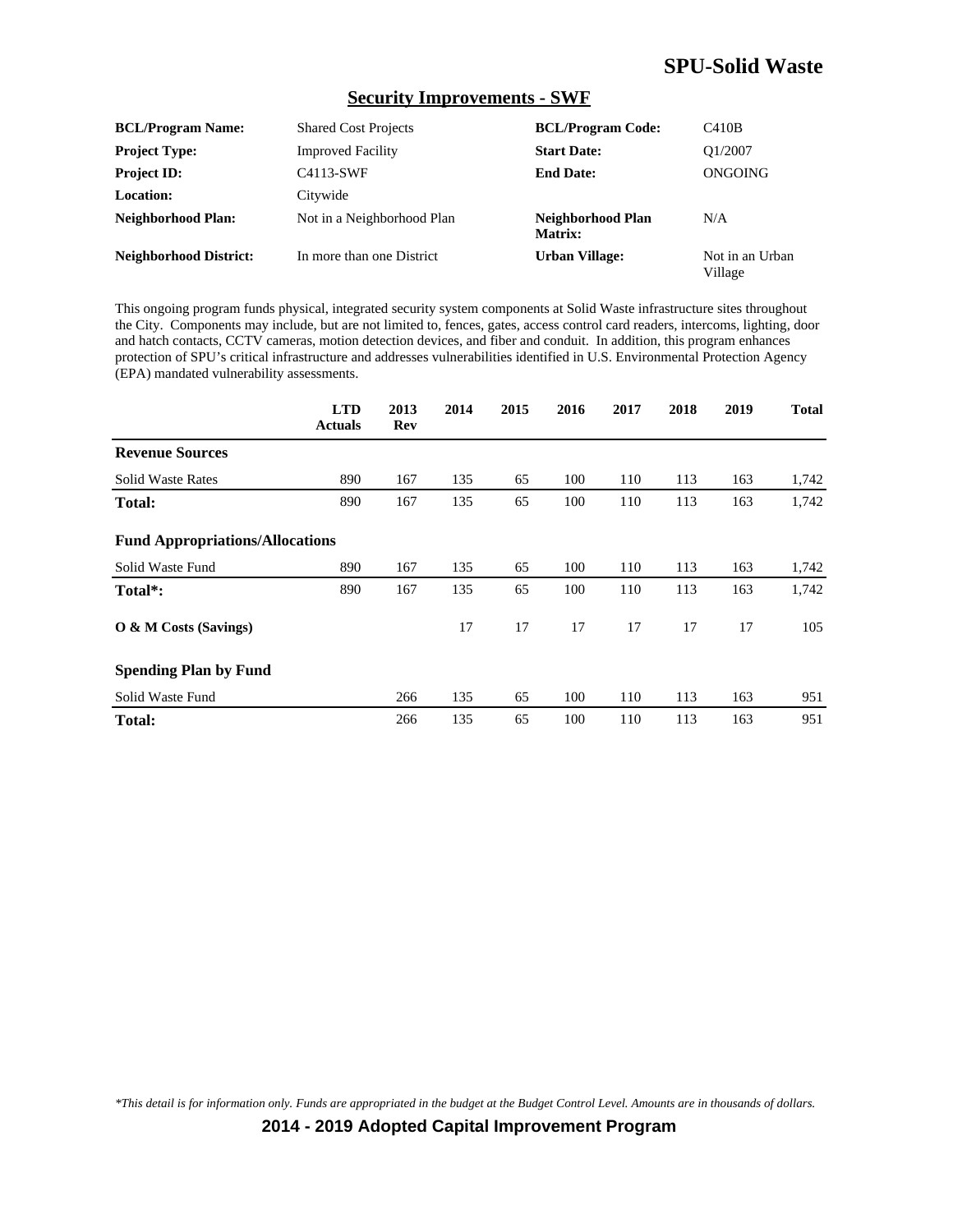#### **South Park Development**

| <b>BCL/Program Name:</b>      | New Facilities             | <b>BCL/Program Code:</b>     | C <sub>230B</sub>    |
|-------------------------------|----------------------------|------------------------------|----------------------|
| <b>Project Type:</b>          | <b>Improved Facility</b>   | <b>Start Date:</b>           | O <sub>2</sub> /2006 |
| <b>Project ID:</b>            | C <sub>2304</sub>          | <b>End Date:</b>             | O4/2017              |
| Location:                     | 8100 2nd Ave S             |                              |                      |
| <b>Neighborhood Plan:</b>     | Not in a Neighborhood Plan | Neighborhood Plan<br>Matrix: | N/A                  |
| <b>Neighborhood District:</b> | <b>Greater Duwamish</b>    | <b>Urban Village:</b>        | Duwamish             |

This project complies with a Washington State Department of Ecology Agreed Order to conduct a Remedial Investigation and Feasibility Study of the historic South Park Landfill site and covers investigation and eventual remediation of the landfill site to protect human health and the environment. Final cost allocation among potentially liable parties will occur at a later stage.

|                                        | <b>LTD</b><br><b>Actuals</b> | 2013<br>Rev | 2014 | 2015 | 2016   | 2017  | 2018             | 2019             | <b>Total</b> |
|----------------------------------------|------------------------------|-------------|------|------|--------|-------|------------------|------------------|--------------|
| <b>Revenue Sources</b>                 |                              |             |      |      |        |       |                  |                  |              |
| <b>Solid Waste Rates</b>               | 2,427                        | 670         | 744  | 385  | 13,228 | 9,572 | $\mathbf{0}$     | $\overline{0}$   | 27,025       |
| <b>Total:</b>                          | 2,427                        | 670         | 744  | 385  | 13,228 | 9,572 | $\mathbf{0}$     | $\mathbf{0}$     | 27,025       |
| <b>Fund Appropriations/Allocations</b> |                              |             |      |      |        |       |                  |                  |              |
| Solid Waste Fund                       | 2,427                        | 670         | 744  | 385  | 13,228 | 9,572 | $\boldsymbol{0}$ | $\mathbf{0}$     | 27,025       |
| Total <sup>*</sup> :                   | 2,427                        | 670         | 744  | 385  | 13,228 | 9,572 | $\theta$         | $\theta$         | 27,025       |
| O & M Costs (Savings)                  |                              |             | 270  | 270  | 270    | 270   | 270              | 270              | 1,622        |
| <b>Spending Plan by Fund</b>           |                              |             |      |      |        |       |                  |                  |              |
| Solid Waste Fund                       |                              | 2,425       | 744  | 385  | 13,228 | 9,572 | $\mathbf{0}$     | $\boldsymbol{0}$ | 26,354       |
| <b>Total:</b>                          |                              | 2,425       | 744  | 385  | 13,228 | 9,572 | $\overline{0}$   | $\boldsymbol{0}$ | 26,354       |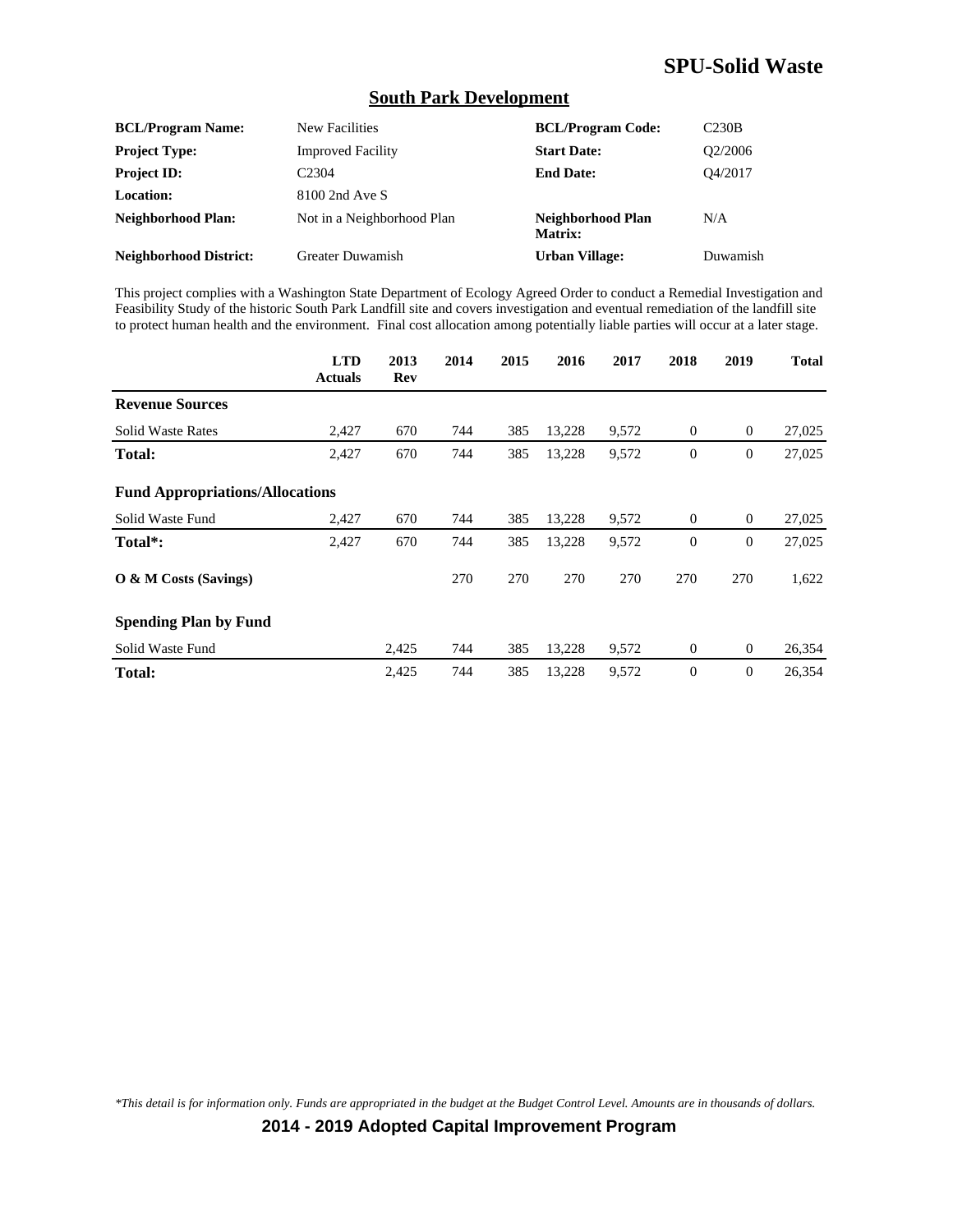### **South Recycling Disposal Station Household Hazardous Waste Relocation**

| <b>BCL/Program Name:</b>      | New Facilities             | <b>BCL/Program Code:</b>     | C <sub>230B</sub>    |
|-------------------------------|----------------------------|------------------------------|----------------------|
| <b>Project Type:</b>          | <b>Improved Facility</b>   | <b>Start Date:</b>           | O <sub>1</sub> /2015 |
| <b>Project ID:</b>            | C <sub>2305</sub>          | <b>End Date:</b>             | O4/2018              |
| Location:                     | 8105 5th Ave S             |                              |                      |
| <b>Neighborhood Plan:</b>     | Not in a Neighborhood Plan | Neighborhood Plan<br>Matrix: | N/A                  |
| <b>Neighborhood District:</b> | <b>Greater Duwamish</b>    | <b>Urban Village:</b>        | Duwamish             |

This project relocates the South Household Hazardous Waste (SHHW) facility and makes facility improvements required by code and ensures other South Recycling and Disposal Station (SRDS) redevelopment efforts are not constrained. Work on the North Transfer Station and South Transfer Station projects must be completed before this project can start.

|                                        | <b>LTD</b><br><b>Actuals</b> | 2013<br>Rev    | 2014             | 2015 | 2016  | 2017  | 2018 | 2019           | <b>Total</b> |
|----------------------------------------|------------------------------|----------------|------------------|------|-------|-------|------|----------------|--------------|
| <b>Revenue Sources</b>                 |                              |                |                  |      |       |       |      |                |              |
| <b>Solid Waste Rates</b>               | $\Omega$                     | $\theta$       | $\theta$         | 177  | 1.036 | 1,036 | 177  | $\overline{0}$ | 2,425        |
| Total:                                 | $\boldsymbol{0}$             | $\theta$       | $\boldsymbol{0}$ | 177  | 1,036 | 1,036 | 177  | $\mathbf{0}$   | 2,425        |
| <b>Fund Appropriations/Allocations</b> |                              |                |                  |      |       |       |      |                |              |
| Solid Waste Fund                       | $\overline{0}$               | $\overline{0}$ | $\theta$         | 177  | 1.036 | 1.036 | 177  | $\overline{0}$ | 2,425        |
| Total <sup>*</sup> :                   | $\overline{0}$               | $\theta$       | $\theta$         | 177  | 1,036 | 1,036 | 177  | $\mathbf{0}$   | 2,425        |
| O & M Costs (Savings)                  |                              |                | 24               | 24   | 24    | 24    | 24   | 24             | 146          |